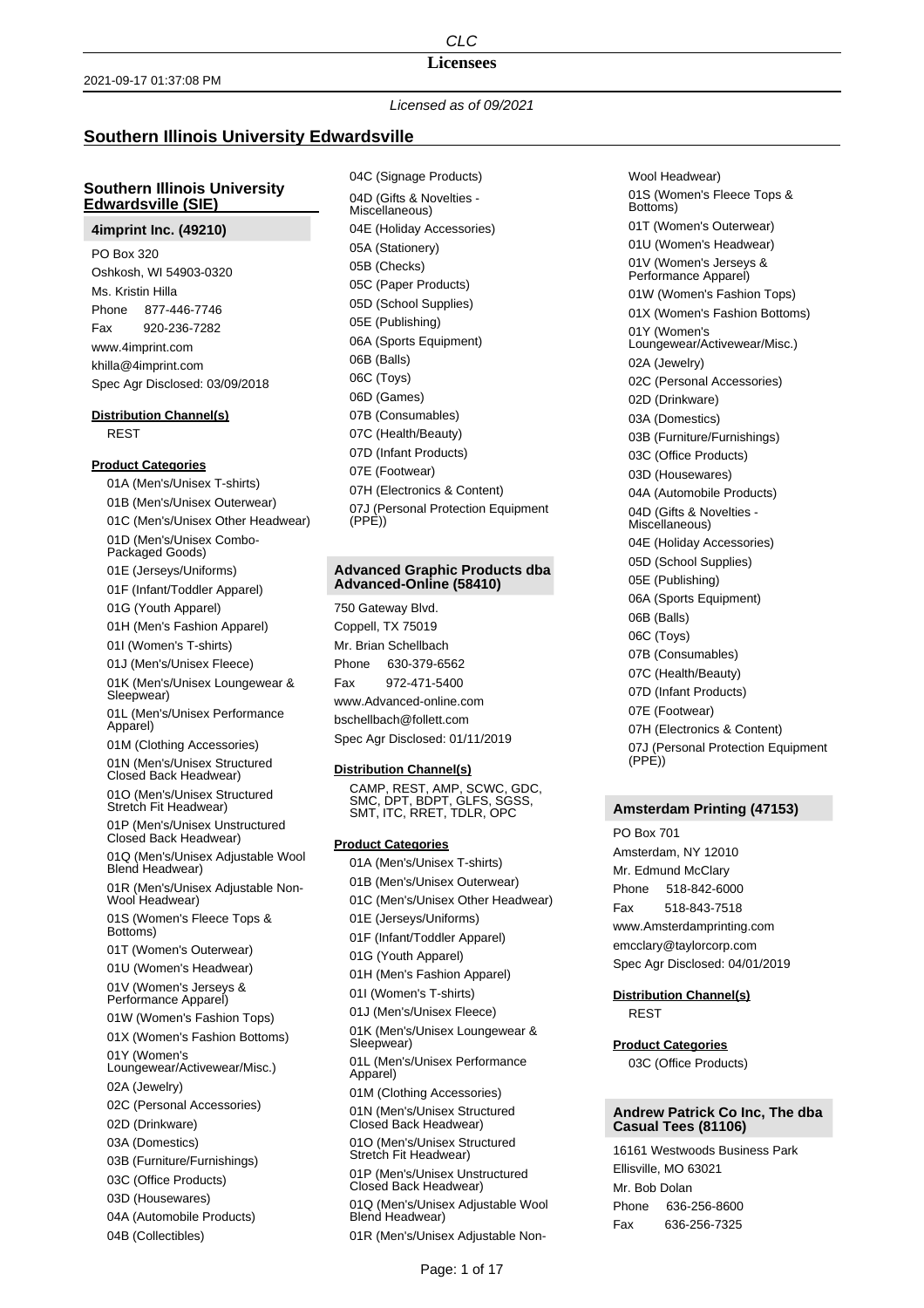## **Licensees**

## *Licensed as of 09/2021*

# **Southern Illinois University Edwardsville**

www.casualtees-stl.com

bob@casualtees-stl.com Spec Agr Disclosed: 11/08/2012

### **Distribution Channel(s)**

CAMP, REST, AMP, SCWC, GDC, SMC, DPT, BDPT, GLFS, SGSS, SMT, ITC, RRET, TDLR, OPC

## **Product Categories**

01A (Men's/Unisex T-shirts) 01B (Men's/Unisex Outerwear) 01H (Men's Fashion Apparel) 01I (Women's T-shirts) 01J (Men's/Unisex Fleece) 01M (Clothing Accessories) 01S (Women's Fleece Tops & Bottoms) 01T (Women's Outerwear) 01W (Women's Fashion Tops) 02A (Jewelry) 02C (Personal Accessories) 02D (Drinkware) 03A (Domestics) 03B (Furniture/Furnishings) 03C (Office Products) 03D (Housewares) 04A (Automobile Products) 04B (Collectibles) 04C (Signage Products) 04D (Gifts & Novelties - Miscellaneous) 04E (Holiday Accessories) 05A (Stationery) 05C (Paper Products) 05D (School Supplies) 05E (Publishing) 06A (Sports Equipment) 06B (Balls) 06C (Toys) 06D (Games) 07H (Electronics & Content)

## **BJ's Printables, Inc. (200284)**

Edwardsville, IL 62025 Julie Phone 618-656-8625 Fax

julie@bjsprintables.com

**Distribution Channel(s)** REST

### **Product Categories**

01A (Men's/Unisex T-shirts) 01B (Men's/Unisex Outerwear) 01C (Men's/Unisex Other Headwear) 01E (Jerseys/Uniforms) 01H (Men's Fashion Apparel) 01I (Women's T-shirts) 01J (Men's/Unisex Fleece) 01L (Men's/Unisex Performance Apparel) 01M (Clothing Accessories) 01N (Men's/Unisex Structured Closed Back Headwear) 01P (Men's/Unisex Unstructured Closed Back Headwear) 01R (Men's/Unisex Adjustable Non-Wool Headwear) 01S (Women's Fleece Tops & Bottoms) 01T (Women's Outerwear) 01V (Women's Jerseys & Performance Apparel) 01W (Women's Fashion Tops) 02A (Jewelry) 02C (Personal Accessories) 02D (Drinkware) 03C (Office Products) 03D (Housewares) 04B (Collectibles) 04C (Signage Products) 04D (Gifts & Novelties - Miscellaneous) 05A (Stationery) 05C (Paper Products) 05D (School Supplies) 06A (Sports Equipment) 06B (Balls) 06C (Toys)

07C (Health/Beauty) 07H (Electronics & Content)

#### **Boxercraft Inc. (60640)**

7131 Discovery Blvd Mableton, GA 30126 Ms. Tonya Kirby Phone 404-355-9994 Fax 678-553-7011 www.Boxercraft.com/college tkirby@boxercraft.com Spec Agr Disclosed: 03/19/2019

#### **Distribution Channel(s)**

CAMP, DPT, BDPT, SGSS, SMT, ITC

## **Product Categories**

01A (Men's/Unisex T-shirts) 01G (Youth Apparel) 01H (Men's Fashion Apparel) 01I (Women's T-shirts) 01J (Men's/Unisex Fleece) 01K (Men's/Unisex Loungewear & Sleepwear) 01S (Women's Fleece Tops & Bottoms)

01T (Women's Outerwear) 01W (Women's Fashion Tops) 01X (Women's Fashion Bottoms) 01Y (Women's Loungewear/Activewear/Misc.) 03A (Domestics)

# **BSN Sports LLC (48981)**

14460 Varsity Brands Way Farmers Branch, TX 75244 Mr. Jeff Loke Phone 972-406-3477 Fax 972-247-0650 www.Bsnsports.com jloke@bsnsports.com Spec Agr Disclosed: 04/01/2019

#### **Distribution Channel(s)**

CAMP, RRET

## **Product Categories**

01A (Men's/Unisex T-shirts) 01B (Men's/Unisex Outerwear) 01C (Men's/Unisex Other Headwear) 01E (Jerseys/Uniforms) 01F (Infant/Toddler Apparel) 01G (Youth Apparel) 01H (Men's Fashion Apparel) 01I (Women's T-shirts) 01J (Men's/Unisex Fleece) 01K (Men's/Unisex Loungewear & Sleepwear) 01L (Men's/Unisex Performance Apparel) 01M (Clothing Accessories) 01N (Men's/Unisex Structured Closed Back Headwear) 01O (Men's/Unisex Structured Stretch Fit Headwear) 01P (Men's/Unisex Unstructured Closed Back Headwear) 01S (Women's Fleece Tops & Bottoms) 01T (Women's Outerwear) 01U (Women's Headwear) 01V (Women's Jerseys & Performance Apparel) 01W (Women's Fashion Tops) 01X (Women's Fashion Bottoms) 01Y (Women's Loungewear/Activewear/Misc.) 02C (Personal Accessories) 03A (Domestics) 06B (Balls) 07J (Personal Protection Equipment (PPE))

**Campus Marketing Specialists (49659)**

PO Box 736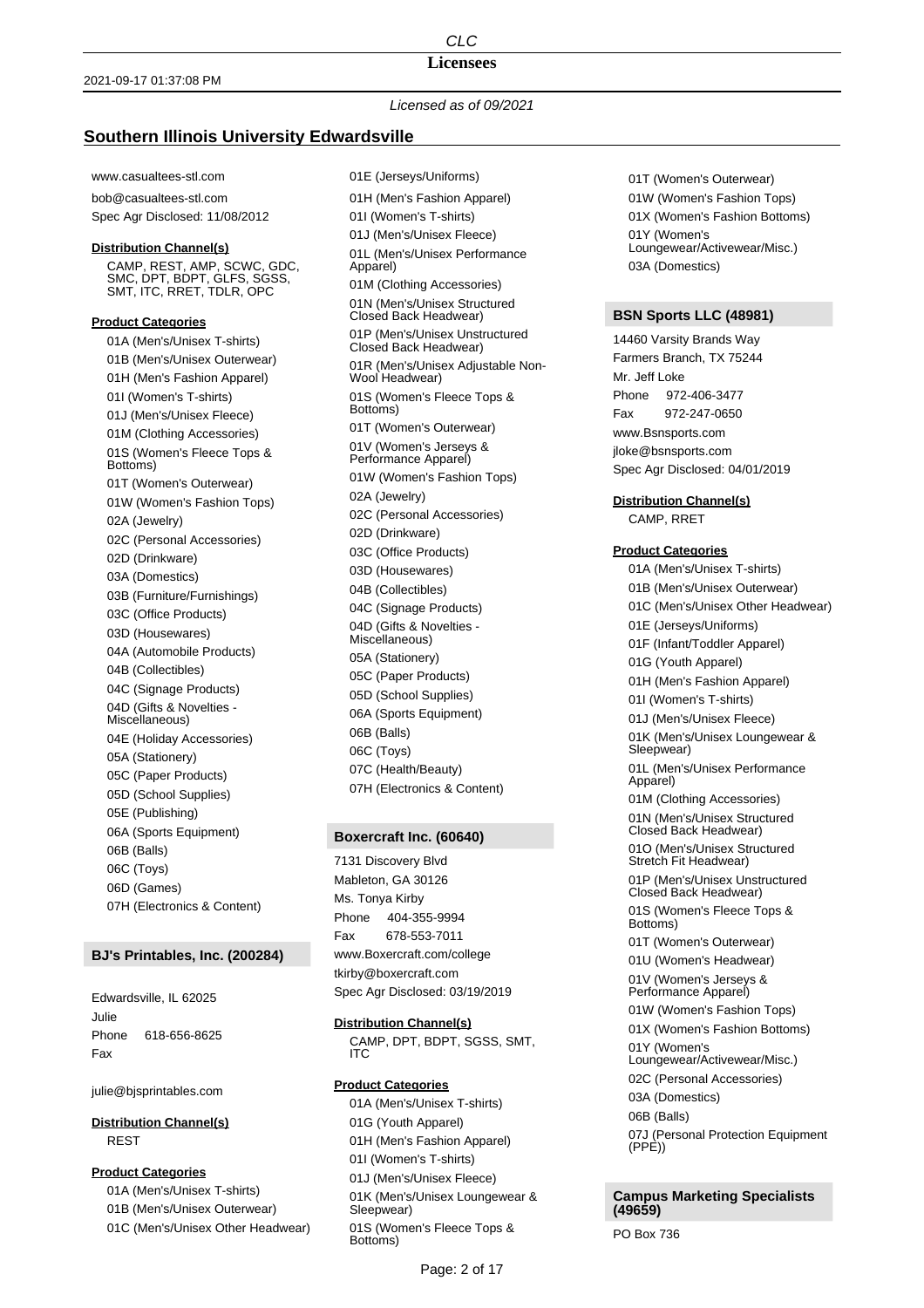## **Licensees**

# *Licensed as of 09/2021*

# **Southern Illinois University Edwardsville**

Lake Oswego, OR 97034 Ms. Cyndi Spear Phone 503-542-8700 Fax 503-542-8701 www.Campusmarketing.com cyndi@campusmarketing.com Spec Agr Disclosed: 06/18/2018

### **Distribution Channel(s)** REST

# **Product Categories**

01A (Men's/Unisex T-shirts) 01H (Men's Fashion Apparel) 01J (Men's/Unisex Fleece) 01M (Clothing Accessories) 02C (Personal Accessories) 02D (Drinkware) 03C (Office Products) 04D (Gifts & Novelties - Miscellaneous) 05C (Paper Products) 05D (School Supplies) 06A (Sports Equipment) 07J (Personal Protection Equipment (PPE))

# **Captivating Headwear (50242)**

2801 Technology Place Norman, OK 73071 Ms. Marie Landry Phone 405-360-9856 Fax 405-360-0373 www.Towcaps.com mlandry@fanatics.com Spec Agr Disclosed: 03/26/2019

### **Distribution Channel(s)**

SCWC, GDC, SMC, SMT, ITC, OPC

## **Product Categories**

01A (Men's/Unisex T-shirts) 01B (Men's/Unisex Outerwear) 01C (Men's/Unisex Other Headwear) 01D (Men's/Unisex Combo-Packaged Goods) 01F (Infant/Toddler Apparel) 01G (Youth Apparel) 01H (Men's Fashion Apparel) 01I (Women's T-shirts) 01J (Men's/Unisex Fleece) 01M (Clothing Accessories) 01N (Men's/Unisex Structured Closed Back Headwear) 01O (Men's/Unisex Structured Stretch Fit Headwear) 01Q (Men's/Unisex Adjustable Wool Blend Headwear) 01R (Men's/Unisex Adjustable Non-Wool Headwear)

01S (Women's Fleece Tops & Bottoms) 01T (Women's Outerwear) 01U (Women's Headwear) 01W (Women's Fashion Tops) 01X (Women's Fashion Bottoms) 01Y (Women's Loungewear/Activewear/Misc.)

# **CDI Corp (17259)**

3440 North Knox Street Chicago, IL 60641 Ms. Rita Tucker Phone 773-205-2960 Fax 773-205-2965 www.Cdi-corp.com ritatucker@cdi-corp.com Spec Agr Disclosed: 09/09/2018

### **Distribution Channel(s)**

CAMP, GDC, SMC, DPT, GLFS, SGSS, SMT, ITC, RRET

## **Product Categories**

03B (Furniture/Furnishings) 03C (Office Products) 04A (Automobile Products) 04C (Signage Products) 04D (Gifts & Novelties - Miscellaneous) 04E (Holiday Accessories) 05A (Stationery) 06A (Sports Equipment) 07C (Health/Beauty)

# **Champion by Knights Apparel (107520)**

1000 E Hanes Mill Rd Winston Salem, NC 27105 Mr. Tim George Phone 336-519-3761 Fax 864-587-9959 www.hanesbrands.com tim.george@hanes.com Spec Agr Disclosed: 08/09/2018

## **Distribution Channel(s)**

CAMP, DPT, BDPT, GLFS, SGSS, SMT, ITC, RRET, OPC

## **Product Categories**

01A (Men's/Unisex T-shirts) 01B (Men's/Unisex Outerwear) 01D (Men's/Unisex Combo-Packaged Goods) 01F (Infant/Toddler Apparel) 01G (Youth Apparel) 01H (Men's Fashion Apparel) 01I (Women's T-shirts)

01J (Men's/Unisex Fleece) 01S (Women's Fleece Tops & Bottoms) 01T (Women's Outerwear) 01W (Women's Fashion Tops) 01X (Women's Fashion Bottoms) 01Y (Women's Loungewear/Activewear/Misc.)

## **Church Hill Classics (15381)**

594 Pepper Street Monroe, CT 06468 Ms. Christie Liberante Phone 877-764-2525 Fax 203-268-2468 www.Diplomaframe.com christiel@diplomaframe.com Spec Agr Disclosed: 07/19/2019

### **Distribution Channel(s)**

CAMP, SCWC, SGSS, SMT, ITC, RRET

## **Product Categories**

03C (Office Products)

#### **CI Sport Inc. (13789)**

2121 43rd Street S Fargo, ND 58104 Mr. Jamie Knopp Phone 701-271-0953 Fax 701-239-4208 www.Cisport.com jamiek@cisport.com Spec Agr Disclosed: 12/26/2018

#### **Distribution Channel(s)**

CAMP, AMP, SCWC, GDC, SMC, DPT, BDPT, GLFS, SGSS, SMT, ITC, RRET, TDLR, OPC

#### **Product Categories**

01A (Men's/Unisex T-shirts)

# **Club Colors Buyer LLC (52645)**

420 East State Pkwy. Schaumburg, IL 60173 Ms. Lisa Summerson Phone 847-490-3636 Fax 847-490-8199 www.Clubcolors.com lsummerson@clubcolors.com Spec Agr Disclosed: 02/07/2019

**Distribution Channel(s)** CAMP, REST, SGSS, ITC, RRET

#### **Product Categories**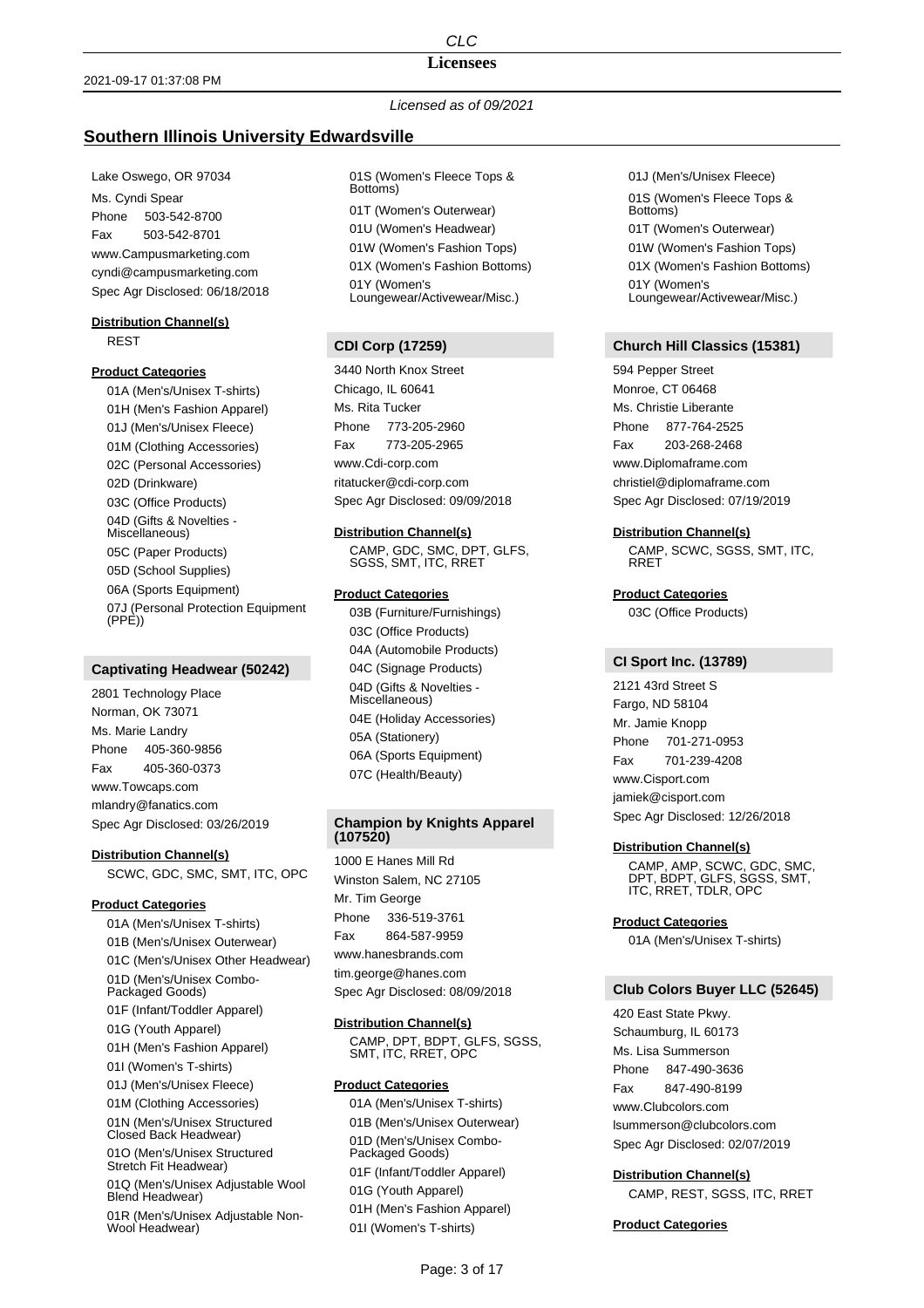**Licensees**

## *Licensed as of 09/2021*

## **Southern Illinois University Edwardsville**

01A (Men's/Unisex T-shirts)

01B (Men's/Unisex Outerwear) 01C (Men's/Unisex Other Headwear) 01D (Men's/Unisex Combo-Packaged Goods) 01E (Jerseys/Uniforms) 01F (Infant/Toddler Apparel) 01G (Youth Apparel) 01H (Men's Fashion Apparel) 01I (Women's T-shirts) 01J (Men's/Unisex Fleece) 01K (Men's/Unisex Loungewear & Sleepwear) 01L (Men's/Unisex Performance Apparel) 01M (Clothing Accessories) 01N (Men's/Unisex Structured Closed Back Headwear) 01O (Men's/Unisex Structured Stretch Fit Headwear) 01P (Men's/Unisex Unstructured Closed Back Headwear) 01Q (Men's/Unisex Adjustable Wool Blend Headwear) 01R (Men's/Unisex Adjustable Non-Wool Headwear) 01S (Women's Fleece Tops & Bottoms) 01T (Women's Outerwear) 01U (Women's Headwear) 01V (Women's Jerseys & Performance Apparel) 01W (Women's Fashion Tops) 01X (Women's Fashion Bottoms) 01Y (Women's Loungewear/Activewear/Misc.) 02A (Jewelry) 02B (Class Rings) 02C (Personal Accessories) 02D (Drinkware) 03A (Domestics) 03B (Furniture/Furnishings) 03C (Office Products) 03D (Housewares) 04A (Automobile Products) 04B (Collectibles) 04C (Signage Products) 04D (Gifts & Novelties - Miscellaneous) 04E (Holiday Accessories) 05A (Stationery) 05B (Checks) 05C (Paper Products) 05D (School Supplies) 05E (Publishing) 06A (Sports Equipment) 06B (Balls) 06C (Toys) 06D (Games) 07B (Consumables) 07C (Health/Beauty)

07D (Infant Products)

07E (Footwear) 07H (Electronics & Content) 07J (Personal Protection Equipment (PPE))

## **College Concepts LLC (11690)**

3350 Riverwood Pkwy Ste 850 Atlanta, GA 30339 Ms. Sonya Holmes Phone 770-859-1420 Fax 770-859-1434 www.CollegeConcepts.com sholmes@conceptssport.com Spec Agr Disclosed: 02/07/2019

#### **Distribution Channel(s)**

CAMP, GDC, SMC, DPT, BDPT, GLFS, SGSS, SMT, ITC, RRET, OPC

# **Product Categories**

01I (Women's T-shirts) 01K (Men's/Unisex Loungewear & Sleepwear) 01W (Women's Fashion Tops) 01X (Women's Fashion Bottoms) 01Y (Women's Loungewear/Activewear/Misc.) 07J (Personal Protection Equipment  $(PPE)$ 

#### **College Kids LLP (33691)**

510 N. Lilas Drive Appleton, WI 54914 Mr. Joe Franzoi Phone 920-886-8920 Fax 920-886-8933 www.Collegekids.com joe.franzoi@collegekids.com Spec Agr Disclosed: 09/09/2018

#### **Distribution Channel(s)**

CAMP, SGSS, SMT, ITC, RRET

## **Product Categories**

01A (Men's/Unisex T-shirts) 01F (Infant/Toddler Apparel) 01G (Youth Apparel) 01I (Women's T-shirts) 01J (Men's/Unisex Fleece) 01S (Women's Fleece Tops & Bottoms)

## **College Thread (FL) dba Greek House (105129)**

8550 Charl Ln. Los Angeles, CA 90046 Mr. Karthik Shanadi Phone 407-927-6808

## Fax

www.greekhouse.org karthik@greekhouse.org Spec Agr Disclosed: 01/23/2018

# **Distribution Channel(s)**

REST

# **Product Categories**

01A (Men's/Unisex T-shirts) 01B (Men's/Unisex Outerwear) 01C (Men's/Unisex Other Headwear) 01D (Men's/Unisex Combo-Packaged Goods) 01E (Jerseys/Uniforms) 01F (Infant/Toddler Apparel) 01G (Youth Apparel) 01H (Men's Fashion Apparel) 01I (Women's T-shirts) 01J (Men's/Unisex Fleece) 01K (Men's/Unisex Loungewear & Sleepwear) 01L (Men's/Unisex Performance Apparel) 01M (Clothing Accessories) 01N (Men's/Unisex Structured Closed Back Headwear) 01O (Men's/Unisex Structured Stretch Fit Headwear) 01P (Men's/Unisex Unstructured Closed Back Headwear) 01Q (Men's/Unisex Adjustable Wool Blend Headwear) 01R (Men's/Unisex Adjustable Non-Wool Headwear) 01S (Women's Fleece Tops & Bottoms) 01T (Women's Outerwear) 01U (Women's Headwear) 01V (Women's Jerseys & Performance Apparel) 01W (Women's Fashion Tops) 01X (Women's Fashion Bottoms) 01Y (Women's Loungewear/Activewear/Misc.) 02A (Jewelry) 02B (Class Rings) 02C (Personal Accessories) 02D (Drinkware) 03A (Domestics) 03B (Furniture/Furnishings) 03C (Office Products) 03D (Housewares) 04A (Automobile Products) 04B (Collectibles) 04C (Signage Products) 04D (Gifts & Novelties - Miscellaneous) 04E (Holiday Accessories) 05A (Stationery) 05B (Checks) 05C (Paper Products)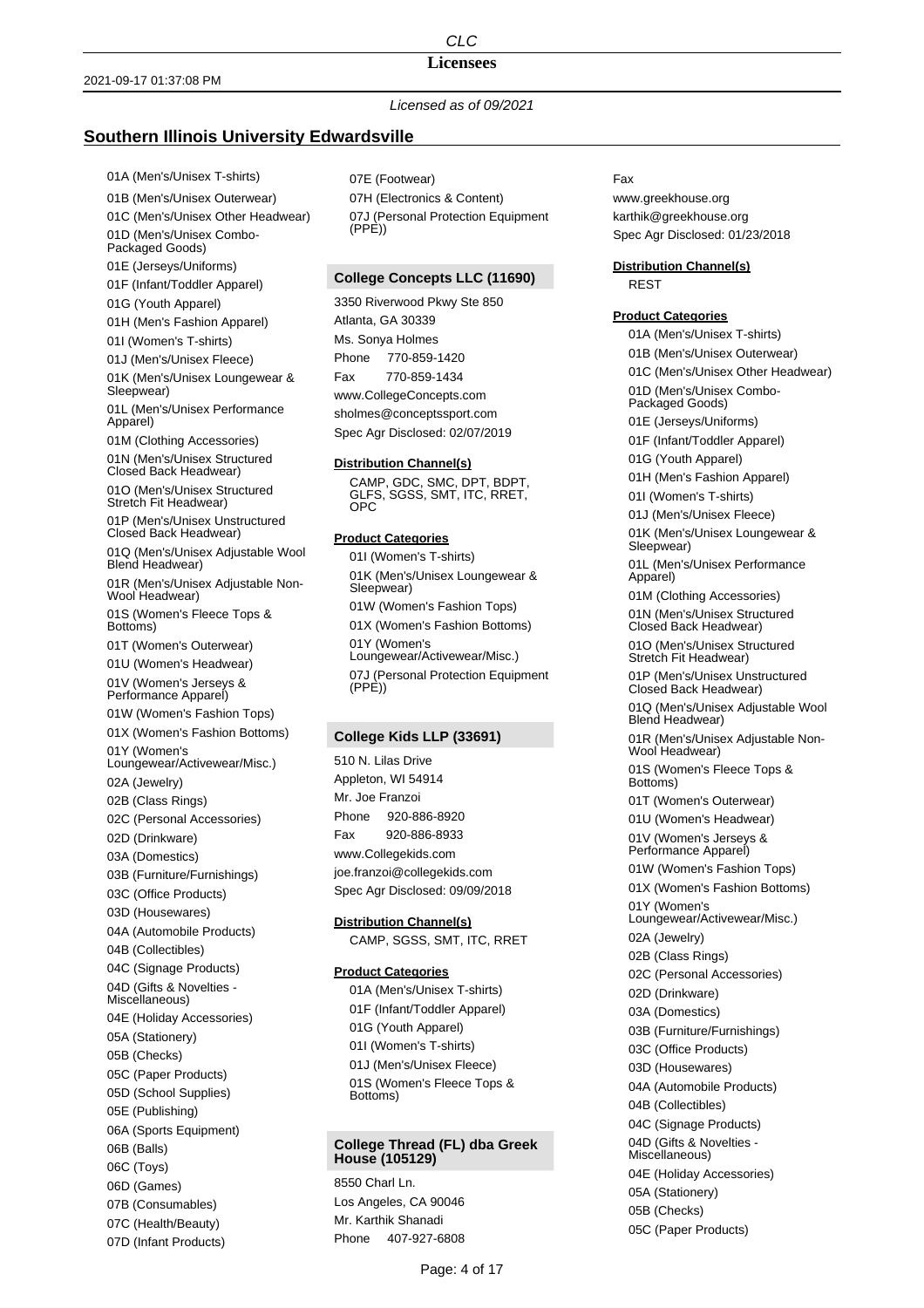# **Licensees**

*Licensed as of 09/2021*

# **Southern Illinois University Edwardsville**

05D (School Supplies) 05E (Publishing) 06A (Sports Equipment) 06B (Balls) 06C (Toys) 06D (Games) 07B (Consumables) 07C (Health/Beauty) 07D (Infant Products) 07E (Footwear) 07H (Electronics & Content) 07J (Personal Protection Equipment (PPE))

# **Collegiate Pacific Co. (11654)**

PO Box 300 Roanoke, VA 24002 Ms. Danielle Napier Phone 540-981-0281 Fax 540-981-0337 www.Collegiatepacific.com danielle@collegiatepacific.com Spec Agr Disclosed: 09/15/2018

#### **Distribution Channel(s)**

CAMP, SMC, SGSS, SMT, ITC

**Product Categories** 04C (Signage Products)

# **Collegiate Trends LLC (33521)**

13107 W 74th Street Shawnee, KS 66216 Mrs. Ann Johnson Phone 913-980-6005 Fax 913-248-2841 www.collegiatetrends.com Ann@collegiatetrends.com Spec Agr Disclosed: 10/02/2019

### **Distribution Channel(s)**

CAMP, DPT, BDPT, SGSS, SMT, ITC, RRET

#### **Product Categories**

01A (Men's/Unisex T-shirts) 01F (Infant/Toddler Apparel) 01I (Women's T-shirts) 01M (Clothing Accessories) 01W (Women's Fashion Tops) 02A (Jewelry) 02C (Personal Accessories) 02D (Drinkware) 03A (Domestics) 04A (Automobile Products) 04C (Signage Products) 04D (Gifts & Novelties Miscellaneous)

04E (Holiday Accessories) 07J (Personal Protection Equipment  $(PPF)$ 

## **Commemorative Brands, Inc. dba Balfour (12274)**

7211 Circle S Rd Austin, TX 78745 Ms. Julie Bednar Phone 214-797-8008 Fax 512-444-7618 www.Balfour.com Julie.Bednar@balfour.com Spec Agr Disclosed: 05/08/2019

# **Distribution Channel(s)**

RRET

## **Product Categories** 02A (Jewelry)

# **Commencement Group- The (79010)**

19 Frelinghuysen Ave Newark, NJ 07114 Mr. Josh Luger Phone 732-947-0873 Fax www.commencementflowers.com josh.luger@commencementflowers.co m

06/24/2019

# **Distribution Channel(s)** CAMP, ITC, RRET

**Product Categories** 01A (Men's/Unisex T-shirts)

## **Compound Clothing LLC (107851)**

912 Dailey Mill Road McDonough, GA 30253 Ms. Stephanie Fretwell Phone 404-394-3322 Fax http://cmpclothing.com/ stephanie@cmpsportswear.com Spec Agr Disclosed: 04/11/2018

## **Distribution Channel(s)**

CAMP, AMP, SCWC, GDC, SMC, DPT, BDPT, GLFS, SGSS, SMT, ITC, RRET, TDLR, OPC

# **Product Categories**

01A (Men's/Unisex T-shirts)

## **Crestline Specialties Inc (73827)**

#### PO Box 2027

Lewiston, ME 04241 Mr. Michael Truchon Phone 207-777-7075 Fax 800-242-8290 www.Crestline.com crestlinelicensing@crestline.com Spec Agr Disclosed: 04/25/2019

#### **Distribution Channel(s)**

REST

# **Product Categories**

01A (Men's/Unisex T-shirts) 01B (Men's/Unisex Outerwear) 01C (Men's/Unisex Other Headwear) 01D (Men's/Unisex Combo-Packaged Goods) 01E (Jerseys/Uniforms) 01F (Infant/Toddler Apparel) 01G (Youth Apparel) 01H (Men's Fashion Apparel) 01I (Women's T-shirts) 01J (Men's/Unisex Fleece) 01K (Men's/Unisex Loungewear & Sleepwear) 01L (Men's/Unisex Performance Apparel) 01M (Clothing Accessories) 01N (Men's/Unisex Structured Closed Back Headwear) 01O (Men's/Unisex Structured Stretch Fit Headwear) 01P (Men's/Unisex Unstructured Closed Back Headwear) 01Q (Men's/Unisex Adjustable Wool Blend Headwear) 01R (Men's/Unisex Adjustable Non-Wool Headwear) 01S (Women's Fleece Tops & Bottoms) 01T (Women's Outerwear) 01U (Women's Headwear) 01V (Women's Jerseys & Performance Apparel) 01W (Women's Fashion Tops) 01X (Women's Fashion Bottoms) 01Y (Women's Loungewear/Activewear/Misc.) 02A (Jewelry) 02B (Class Rings) 02C (Personal Accessories) 02D (Drinkware) 03A (Domestics) 03B (Furniture/Furnishings) 03C (Office Products) 03D (Housewares) 04A (Automobile Products) 04B (Collectibles) 04C (Signage Products)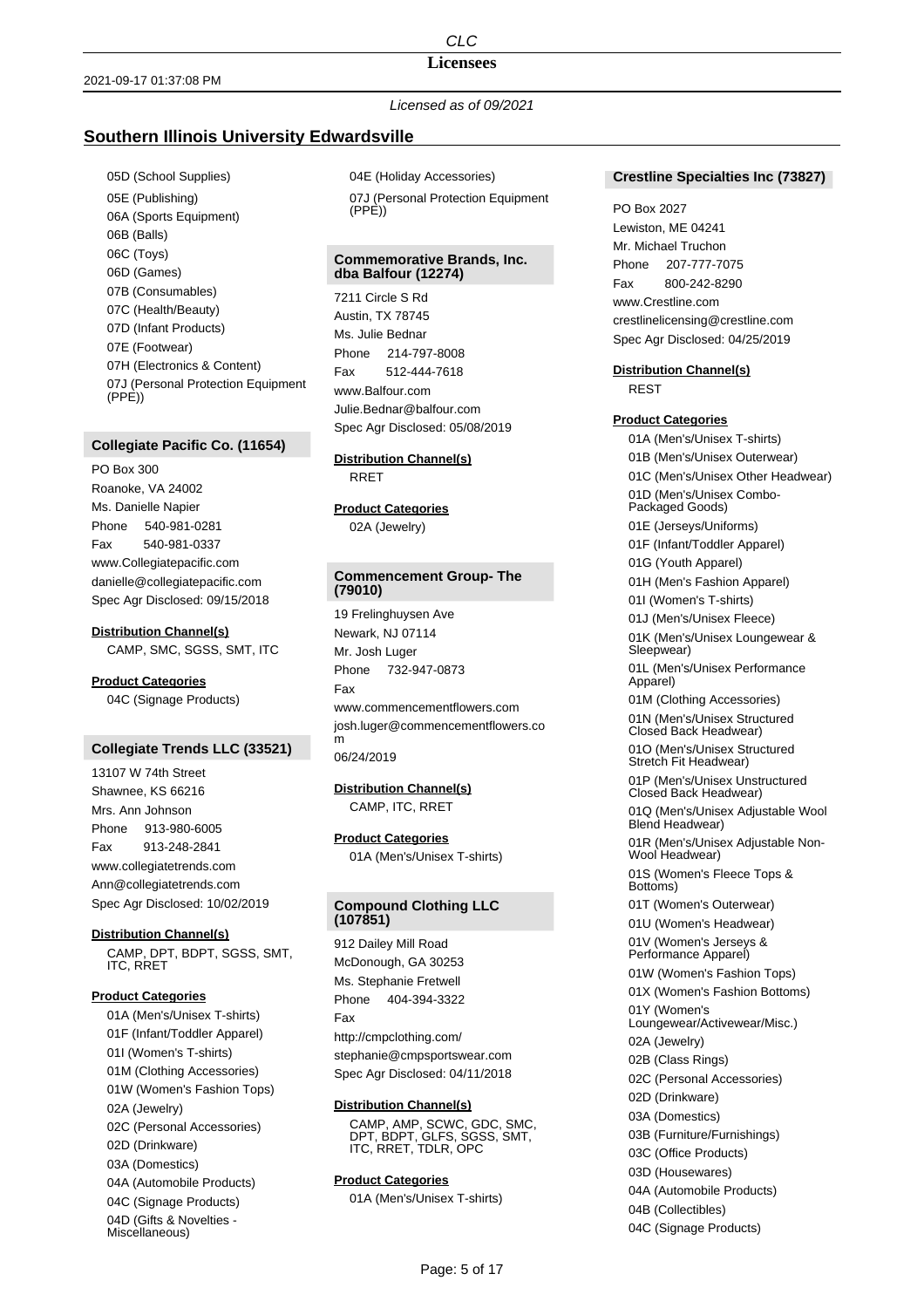#### **Licensees**

# *Licensed as of 09/2021*

# **Southern Illinois University Edwardsville**

04D (Gifts & Novelties - Miscellaneous) 04E (Holiday Accessories) 05A (Stationery) 05B (Checks) 05C (Paper Products) 05D (School Supplies) 05E (Publishing) 06A (Sports Equipment) 06B (Balls) 06C (Toys) 06D (Games) 07B (Consumables) 07C (Health/Beauty) 07D (Infant Products) 07E (Footwear) 07H (Electronics & Content)

## **Cubby Hole, The (200563)**

Carlinville, IL 62626 Ellie Phone Fax www.cubbyholeonline.com ellie@cubbyholeonline.com

#### **Distribution Channel(s)**

CAMP, REST, AMP, SCWC, GDC, SMC, DPT, BDPT, GLFS, SGSS, SMT, ITC, RRET, TDLR, OPC

#### **Product Categories**

01A (Men's/Unisex T-shirts) 01B (Men's/Unisex Outerwear) 01G (Youth Apparel) 01H (Men's Fashion Apparel) 01J (Men's/Unisex Fleece) 01R (Men's/Unisex Adjustable Non-Wool Headwear) 01S (Women's Fleece Tops & Bottoms) 01W (Women's Fashion Tops) 02C (Personal Accessories)

# **CustomInk LLC (37786)**

2910 District Ave Ste. 3 Fairfax, VA 22031 Ms. Megan Jones Phone 703-910-5018 Fax 703-852-2730 www.Customink.com licensing@customink.com Spec Agr Disclosed: 09/26/2018

**Distribution Channel(s)** REST, RRET

01A (Men's/Unisex T-shirts) 01I (Women's T-shirts) 01J (Men's/Unisex Fleece) 01V (Women's Jerseys & Performance Apparel) 07J (Personal Protection Equipment  $(PPE)$ 

## **Cutter & Buck (29578)**

4001 Oakesdale Ave SW Renton, WA 98057 Ms. Cici Simpson Phone 206-622-4191 Fax 206-448-0589 www.Cutterbuck.com cici.simpson@cutterbuck.com Spec Agr Disclosed: 01/04/2019

#### **Distribution Channel(s)**

CAMP, AMP, SCWC, GDC, SMC, DPT, BDPT, GLFS, SGSS, SMT, ITC, RRET

## **Product Categories**

01B (Men's/Unisex Outerwear) 01H (Men's Fashion Apparel) 01J (Men's/Unisex Fleece) 01T (Women's Outerwear) 01W (Women's Fashion Tops)

#### **Elite Frames Inc. (47581)**

16807 NE Grantham Road Amboy, WA 98601 Mr. Jason Carpenter Phone 360-247-7300 Fax 360-247-7301

jason@eliteframes.com Spec Agr Disclosed: 09/18/2019

#### **Distribution Channel(s)**

CAMP, ITC

## **Product Categories** 03C (Office Products)

# **Everlasting Etch (200720)**

12803 Troxler Ave Highland, IL 62249 owner Karen Ginaedinger Phone 618-654-2600 Fax 618-882-6006 everlastingetch.com everlastingetch@gmail.com

# **Distribution Channel(s)**

CAMP, AMP, SCWC, GDC, SMC, DPT, BDPT, GLFS, SGSS, SMT,

ITC, RRET, TDLR, OPC

#### **Product Categories**

04D (Gifts & Novelties - Miscellaneous)

#### **Fanatics Apparel, Inc. (11616)**

8100 Nations Parkway OK 32256 Ms. Marie Landry Phone 405-365-8038 Fax www.fanatics.com mlandry@fanatics.com Spec Agr Disclosed: 04/26/2019

#### **Distribution Channel(s)**

CAMP, SCWC, GDC, SMC, DPT, BDPT, GLFS, SGSS, SMT, ITC, RRET, OPC

#### **Product Categories**

01A (Men's/Unisex T-shirts) 01G (Youth Apparel) 01I (Women's T-shirts) 01J (Men's/Unisex Fleece) 01O (Men's/Unisex Structured Stretch Fit Headwear) 01S (Women's Fleece Tops & Bottoms)

## **Geiger Collegiate Promotions (45890)**

70 Mt Hope Avenue Lewiston, ME 04240 Mr. Paul Cline Phone 207-755-2441 Fax 207-755-2687 www.Geiger.com geigerlicensing@geiger.com Spec Agr Disclosed: 04/25/2019

### **Distribution Channel(s)** REST

#### **Product Categories**

01A (Men's/Unisex T-shirts) 01B (Men's/Unisex Outerwear) 01C (Men's/Unisex Other Headwear) 01E (Jerseys/Uniforms) 01F (Infant/Toddler Apparel) 01G (Youth Apparel) 01H (Men's Fashion Apparel) 01I (Women's T-shirts) 01J (Men's/Unisex Fleece) 01K (Men's/Unisex Loungewear & Sleepwear) 01L (Men's/Unisex Performance Apparel) 01M (Clothing Accessories)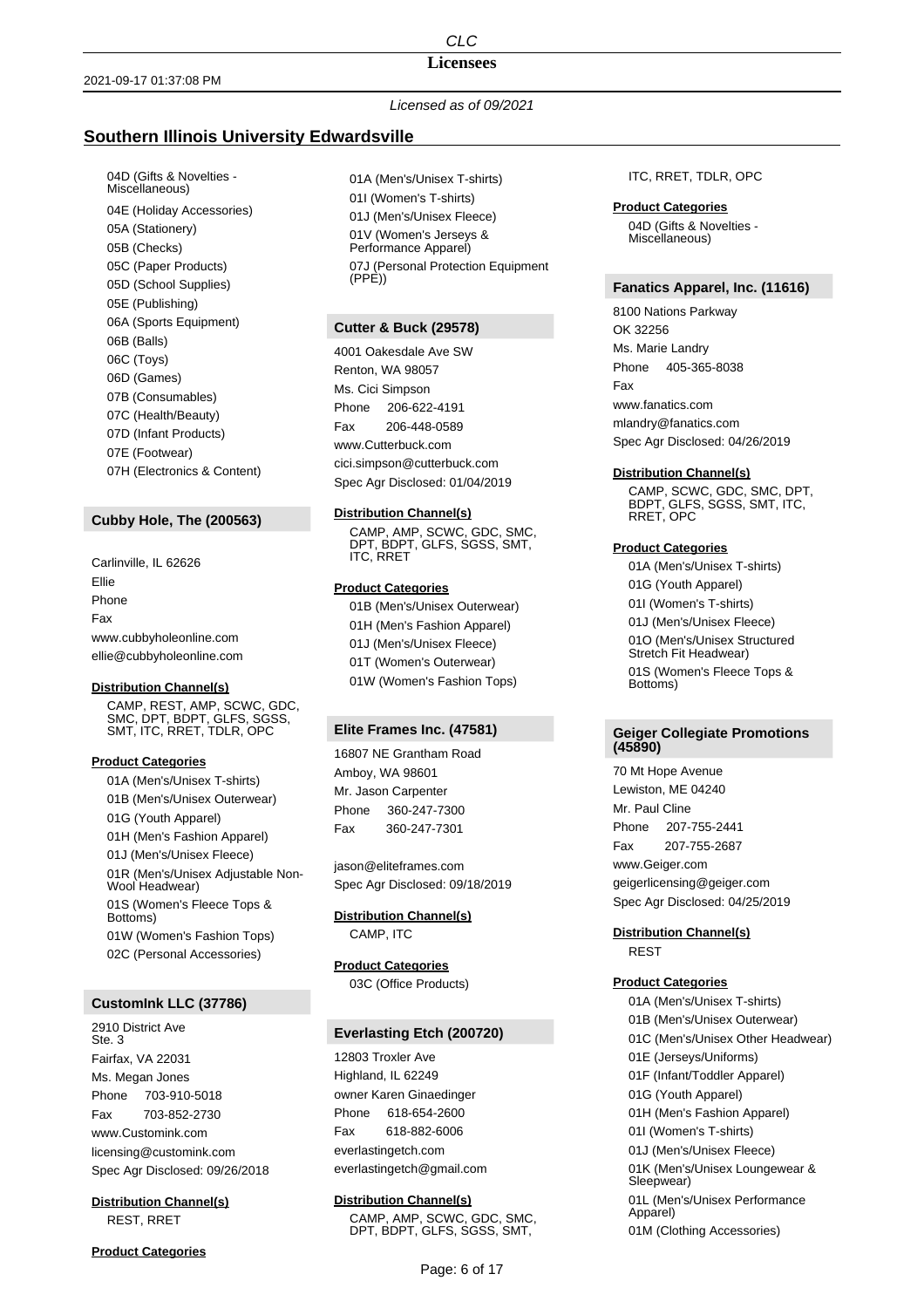### **Licensees**

*Licensed as of 09/2021*

# **Southern Illinois University Edwardsville**

01N (Men's/Unisex Structured Closed Back Headwear) 01O (Men's/Unisex Structured Stretch Fit Headwear) 01P (Men's/Unisex Unstructured Closed Back Headwear) 01Q (Men's/Unisex Adjustable Wool Blend Headwear) 01R (Men's/Unisex Adjustable Non-Wool Headwear) 01S (Women's Fleece Tops & Bottoms) 01T (Women's Outerwear) 01U (Women's Headwear) 01V (Women's Jerseys & Performance Apparel) 01W (Women's Fashion Tops) 01X (Women's Fashion Bottoms) 01Y (Women's Loungewear/Activewear/Misc.) 02A (Jewelry) 02C (Personal Accessories) 02D (Drinkware) 03A (Domestics) 03B (Furniture/Furnishings) 03C (Office Products) 03D (Housewares) 04A (Automobile Products) 04B (Collectibles) 04C (Signage Products) 04D (Gifts & Novelties - Miscellaneous) 04E (Holiday Accessories) 05A (Stationery) 05B (Checks) 05C (Paper Products) 05D (School Supplies) 05E (Publishing) 06A (Sports Equipment) 06B (Balls) 06C (Toys) 06D (Games) 07B (Consumables) 07C (Health/Beauty) 07D (Infant Products) 07E (Footwear) 07H (Electronics & Content)

# **GFSI LLC (Champion) (12269)**

9700 Commerce Parkway Lenexa, KS 66219 Mr. Trey Ham Phone 913-693-3261 Fax 913-693-3939 www.Gearforsports.com trey.ham@hanes.com Spec Agr Disclosed: 02/07/2019

### **Distribution Channel(s)**

CAMP, AMP, SCWC, GDC, SMC,

DPT, BDPT, GLFS, SGSS, SMT, ITC, RRET, TDLR, OPC

#### **Product Categories**

01A (Men's/Unisex T-shirts) 01B (Men's/Unisex Outerwear) 01F (Infant/Toddler Apparel) 01H (Men's Fashion Apparel) 01I (Women's T-shirts) 01J (Men's/Unisex Fleece) 01S (Women's Fleece Tops & Bottoms) 01T (Women's Outerwear) 01X (Women's Fashion Bottoms) 03A (Domestics) 06A (Sports Equipment) 07J (Personal Protection Equipment (PPE))

## **GFSI LLC (Gear For Sports) (11666)**

9700 Commerce Parkway Lenexa, KS 66219 Mr. Trey Ham Phone 913-693-3261 Fax 913-693-3939 www.Gearforsports.com trey.ham@hanes.com Spec Agr Disclosed: 04/18/2019

#### **Distribution Channel(s)**

CAMP, AMP, SCWC, GDC, SMC, DPT, BDPT, GLFS, SGSS, SMT, ITC, RRET, TDLR, OPC

#### **Product Categories**

01I (Women's T-shirts) 01J (Men's/Unisex Fleece) 01S (Women's Fleece Tops & Bottoms)

# **GFSI LLC (Under Armour) (61528)**

9700 Commerce Parkway Lenexa, KS 66219 Mr. Trey Ham Phone 913-693-3261 Fax 913-693-3939 www.Gearforsports.com trey.ham@hanes.com Spec Agr Disclosed: 01/14/2019

#### **Distribution Channel(s)**

CAMP, GDC, SMC, DPT, BDPT, GLFS, SGSS, SMT, ITC, RRET, OPC

## **Product Categories**

01L (Men's/Unisex Performance Apparel) 01R (Men's/Unisex Adjustable NonWool Headwear) 01V (Women's Jerseys & Performance Apparel)

#### **Great American Products Ltd. (13400)**

1661 S. Seguin New Braunfels, TX 78130 Ms Stephani Rodriguez Phone 830-643-8026 Fax 830-643-8026 www.Gap1.com stephani@gap1.com Spec Agr Disclosed: 02/08/2019

#### **Distribution Channel(s)**

CAMP, SCWC, GDC, SMC, DPT, BDPT, GLFS, SGSS, SMT, ITC, RRET, OPC

#### **Product Categories**

02D (Drinkware) 04A (Automobile Products) 04D (Gifts & Novelties - Miscellaneous)

#### **Jardine Associates (44516)**

200 Compass Cir North Kingstown, RI 02852 Rob Phone 401-667-3811 Fax 401-667-3818 www.Jardineassociates.com robert@jardineassociates.net Spec Agr Disclosed: 05/02/2019

#### **Distribution Channel(s)**

CAMP, GDC, SGSS, SMT, ITC

#### **Product Categories**

01A (Men's/Unisex T-shirts) 01J (Men's/Unisex Fleece) 01M (Clothing Accessories) 02A (Jewelry) 02C (Personal Accessories) 02D (Drinkware) 03A (Domestics) 03B (Furniture/Furnishings) 03C (Office Products) 03D (Housewares) 04A (Automobile Products) 04B (Collectibles) 04C (Signage Products) 04D (Gifts & Novelties - Miscellaneous) 04E (Holiday Accessories) 05A (Stationery) 05C (Paper Products) 05D (School Supplies)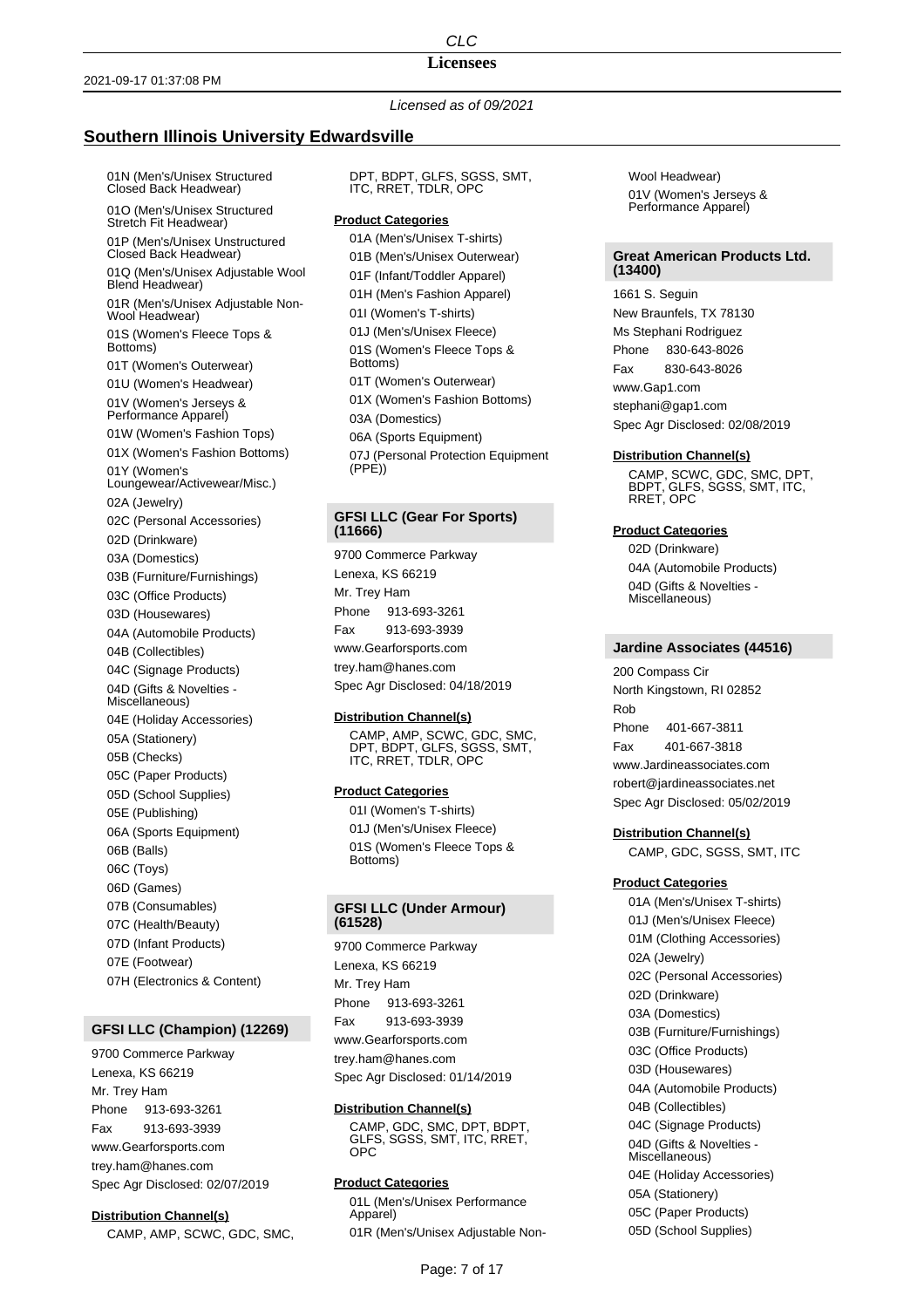# **Licensees**

# *Licensed as of 09/2021*

# **Southern Illinois University Edwardsville**

05E (Publishing) 06A (Sports Equipment) 06B (Balls) 06C (Toys) 06D (Games) 07B (Consumables) 07C (Health/Beauty) 07D (Infant Products) 07E (Footwear) 07H (Electronics & Content) 07J (Personal Protection Equipment (PPE))

#### **Jester Company Inc. (11626)**

1911 Caroina Towne Court Mount Pleasant, SC 29464 Ms. Debbie Lozo Phone 336-545-1010 Fax www.Jestercompany.com debbie@jestercompany.com Spec Agr Disclosed: 11/15/2018

**Distribution Channel(s)**

REST

**Product Categories** 02A (Jewelry)

### **Jeta Morgan Inc. dba USA Licensed Bows (12127)**

905 East Main St. Salem, IL 62881 Mrs. Emily Morgan Phone 618-548-4400 Fax 618-548-4481 www.Sportsbows.com emorgan@sportsbows.com Spec Agr Disclosed: 06/10/2020

## **Distribution Channel(s)**

CAMP, AMP, SCWC, GDC, SMC, DPT, BDPT, GLFS, SGSS, SMT, ITC, RRET, TDLR, OPC

#### **Product Categories**

01M (Clothing Accessories) 02C (Personal Accessories)

#### **Jostens Inc. (11572)**

148 E. Broadway Owatonna, MN 55060 Ms. Joley Podein Phone 507-455-6561 Fax www.Jostens.com Joley.podein@jostens.com Spec Agr Disclosed: 11/24/2018

**Distribution Channel(s)**

CAMP, REST, SGSS, SMT, RRET

## **Product Categories**

02A (Jewelry) 02B (Class Rings) 03C (Office Products) 05D (School Supplies) 07J (Personal Protection Equipment  $(PP<sub>E</sub>)$ 

# **Knights Apparel LLC (14948)**

1000 E Hanes Mill Rd Winston Salem, NC 27105 Mr. Tim George Phone 336-519-3761 Fax 864-587-9959 www.hanesbrands.com tim.george@hanes.com Spec Agr Disclosed: 05/16/2019

#### **Distribution Channel(s)**

CAMP, AMP, SCWC, GDC, SMC, DPT, BDPT, GLFS, SGSS, SMT, ITC, RRET, TDLR, OPC

## **Product Categories**

01A (Men's/Unisex T-shirts) 01B (Men's/Unisex Outerwear) 01D (Men's/Unisex Combo-Packaged Goods) 01F (Infant/Toddler Apparel) 01G (Youth Apparel) 01H (Men's Fashion Apparel) 01I (Women's T-shirts) 01J (Men's/Unisex Fleece) 01S (Women's Fleece Tops & Bottoms) 01T (Women's Outerwear) 01W (Women's Fashion Tops) 01X (Women's Fashion Bottoms) 01Y (Women's Loungewear/Activewear/Misc.) 05E (Publishing) 07J (Personal Protection Equipment (PPE))

## **L2 Brands, LLC (13962)**

300 Fame Ave Hanover, PA 17111 Ms. Alison Manley Phone 610-272-7575 Fax 610-272-9175 league91.com amanley@l2brands.com Spec Agr Disclosed: 03/27/2018

## **Distribution Channel(s)**

CAMP, GDC, SMC, DPT, BDPT, GLFS, SGSS, SMT, ITC, RRET, OPC

#### **Product Categories**

01A (Men's/Unisex T-shirts) 01B (Men's/Unisex Outerwear) 01C (Men's/Unisex Other Headwear) 01F (Infant/Toddler Apparel) 01G (Youth Apparel) 01H (Men's Fashion Apparel) 01I (Women's T-shirts) 01J (Men's/Unisex Fleece) 01M (Clothing Accessories) 01N (Men's/Unisex Structured Closed Back Headwear) 01O (Men's/Unisex Structured Stretch Fit Headwear) 01Q (Men's/Unisex Adjustable Wool Blend Headwear) 01R (Men's/Unisex Adjustable Non-Wool Headwear) 01S (Women's Fleece Tops & Bottoms) 01U (Women's Headwear) 01W (Women's Fashion Tops) 01X (Women's Fashion Bottoms) 01Y (Women's Loungewear/Activewear/Misc.) 02C (Personal Accessories) 03A (Domestics) 03C (Office Products) 03D (Housewares) 04C (Signage Products) 04D (Gifts & Novelties - Miscellaneous) 04E (Holiday Accessories) 07J (Personal Protection Equipment (PPE))

## **Lakeshirts Inc. dba Blue 84 (11808)**

750 Randolph Rd Detroit Lakes, MN 56501 Mr. Matt Boeke Phone 218-846-3065 Fax 218-209-4072 www.Lakeshirts.com matt.boeke@blue84.com Spec Agr Disclosed: 04/26/2019

# **Distribution Channel(s)**

CAMP, DPT, BDPT, SGSS, SMT, ITC, RRET

# **Product Categories**

01A (Men's/Unisex T-shirts) 01I (Women's T-shirts) 01J (Men's/Unisex Fleece) 01Q (Men's/Unisex Adjustable Wool Blend Headwear) 01R (Men's/Unisex Adjustable Non-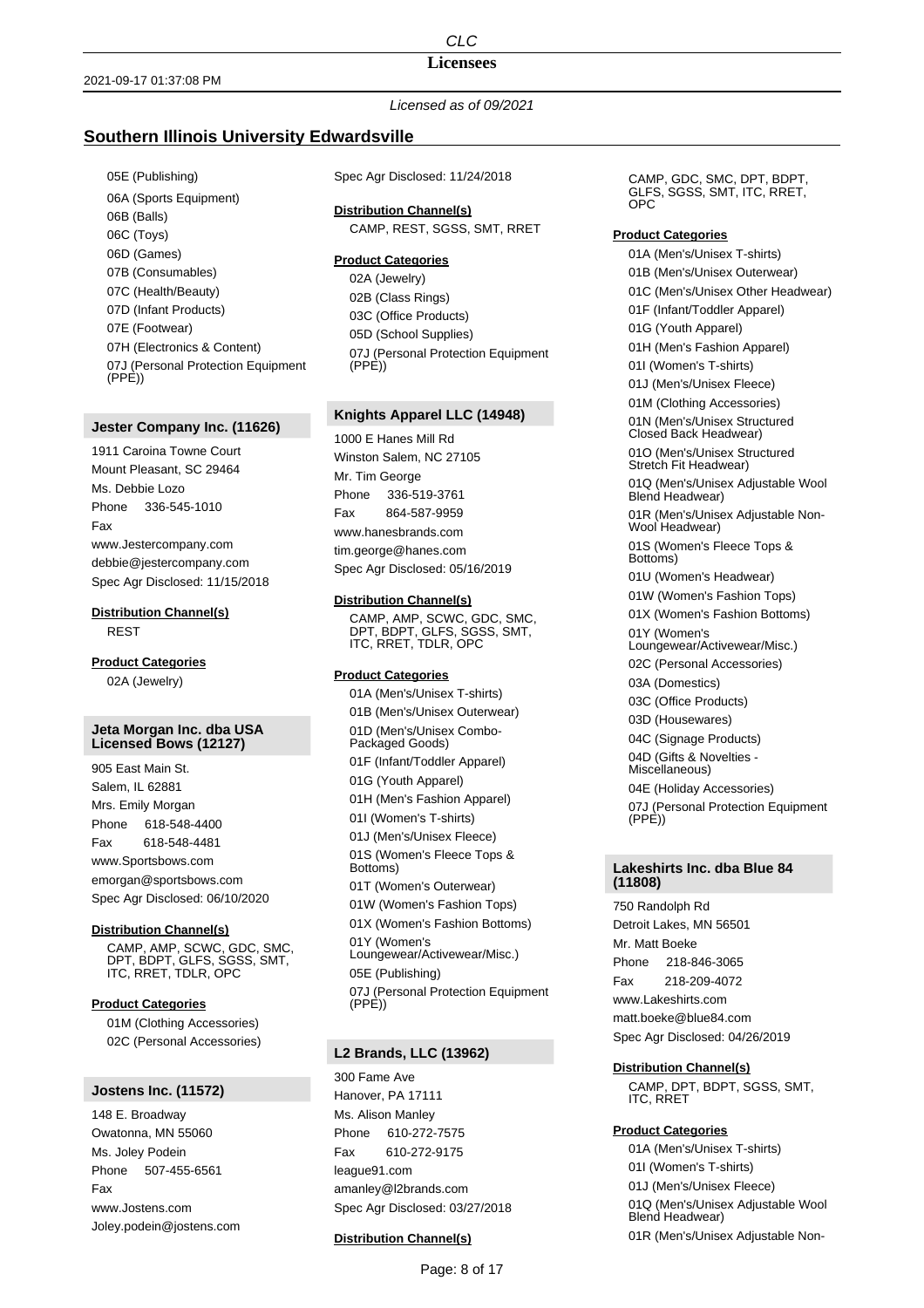# *CLC* **Licensees**

## 2021-09-17 01:37:08 PM

# *Licensed as of 09/2021*

# **Southern Illinois University Edwardsville**

Wool Headwear) 01S (Women's Fleece Tops & Bottoms) 01W (Women's Fashion Tops) 04C (Signage Products) 05A (Stationery) 07J (Personal Protection Equipment (PPE))

## **Logo Brands Inc. (36683)**

117 Southeast Parkway Franklin, TN 37064 Ms. Shannon O'Dell Phone 615-261-2100 Fax 615-261-2101 www.Logobrands.com shannon@logobrands.com Spec Agr Disclosed: 07/16/2019

#### **Distribution Channel(s)**

CAMP, REST, AMP, SCWC, GDC, SMC, DPT, BDPT, GLFS, SGSS, SMT, ITC, RRET, TDLR, OPC

#### **Product Categories**

02C (Personal Accessories) 02D (Drinkware) 03A (Domestics) 03B (Furniture/Furnishings) 03D (Housewares) 04D (Gifts & Novelties - Miscellaneous) 06A (Sports Equipment) 06B (Balls) 06C (Toys) 07J (Personal Protection Equipment  $(PPE)$ 

## **LogoArt LLC (111648)**

4122 Olympic Blvd. Erlanger, KY 41018 Mr. Will Peppard Phone 859-980-1025 Fax 859-282-2424 www.logoart.com peppardw@qgold.com Spec Agr Disclosed: 06/22/2018

## **Distribution Channel(s)**

CAMP, AMP, SCWC, GDC, SMC, DPT, BDPT, GLFS, SGSS, SMT, ITC, RRET, TDLR, OPC

**Product Categories** 02A (Jewelry)

# **LogoFit LLC (12034)**

3202 Lapeer Road Flint, MI 48503

Ms. Ann Tyler Phone 810-336-1697 Fax www.Logofit.com atyler@logofit.com Spec Agr Disclosed: 07/12/2018

### **Distribution Channel(s)**

CAMP, DPT, BDPT, GLFS, SGSS, SMT, ITC, OPC

# **Product Categories**

01C (Men's/Unisex Other Headwear) 01F (Infant/Toddler Apparel) 01G (Youth Apparel) 01M (Clothing Accessories) 01U (Women's Headwear) 04E (Holiday Accessories)

# **LXG (17536)**

921 S. Park Ln Tempe, AZ 85281 Ms. Kristina Youngquist Phone 602-437-5550 Fax 602-437-5445 www.Lxginc.com kristina@lxginc.com Spec Agr Disclosed: 01/16/2019

#### **Distribution Channel(s)**

CAMP, GDC, SMC, SGSS, SMT, ITC

## **Product Categories**

02A (Jewelry) 02C (Personal Accessories) 02D (Drinkware) 03A (Domestics) 03C (Office Products) 03D (Housewares) 04A (Automobile Products) 04D (Gifts & Novelties - Miscellaneous) 04E (Holiday Accessories) 05D (School Supplies) 07H (Electronics & Content) 07J (Personal Protection Equipment (PPE))

## **Magellan Collegiate Promotions (81111)**

8802 W. Becher St. West Allis, WI 53226 Ms. Rachel Schaar Phone 414-831-0184 Fax 414-727-5600 www.Magellanpromotions.com rachels@magellanpromotions.com Spec Agr Disclosed: 09/12/2018

## **Distribution Channel(s)** REST

#### **Product Categories**

01A (Men's/Unisex T-shirts) 01B (Men's/Unisex Outerwear) 01H (Men's Fashion Apparel) 01I (Women's T-shirts) 01M (Clothing Accessories) 01T (Women's Outerwear) 01W (Women's Fashion Tops) 02A (Jewelry) 02C (Personal Accessories) 02D (Drinkware) 03C (Office Products) 03D (Housewares) 04D (Gifts & Novelties - Miscellaneous) 05A (Stationery) 05D (School Supplies) 06A (Sports Equipment) 07J (Personal Protection Equipment (PPE))

### **Maryland Screen Printers Inc. (41129)**

1801 Portal Street Baltimore, MD 21224 Mr. Craig Pfeifer Phone 410-633-3333 Fax 410-633-3761 www.Mdscreen.com lauren@mdscreen.com Spec Agr Disclosed: 06/21/2018

# **Distribution Channel(s)**

CAMP

## **Product Categories**

01A (Men's/Unisex T-shirts) 01B (Men's/Unisex Outerwear) 01C (Men's/Unisex Other Headwear) 01D (Men's/Unisex Combo-Packaged Goods) 01E (Jerseys/Uniforms) 01F (Infant/Toddler Apparel) 01G (Youth Apparel) 01H (Men's Fashion Apparel) 01I (Women's T-shirts) 01J (Men's/Unisex Fleece) 01L (Men's/Unisex Performance Apparel) 01M (Clothing Accessories) 01N (Men's/Unisex Structured Closed Back Headwear) 01O (Men's/Unisex Structured Stretch Fit Headwear) 01P (Men's/Unisex Unstructured Closed Back Headwear)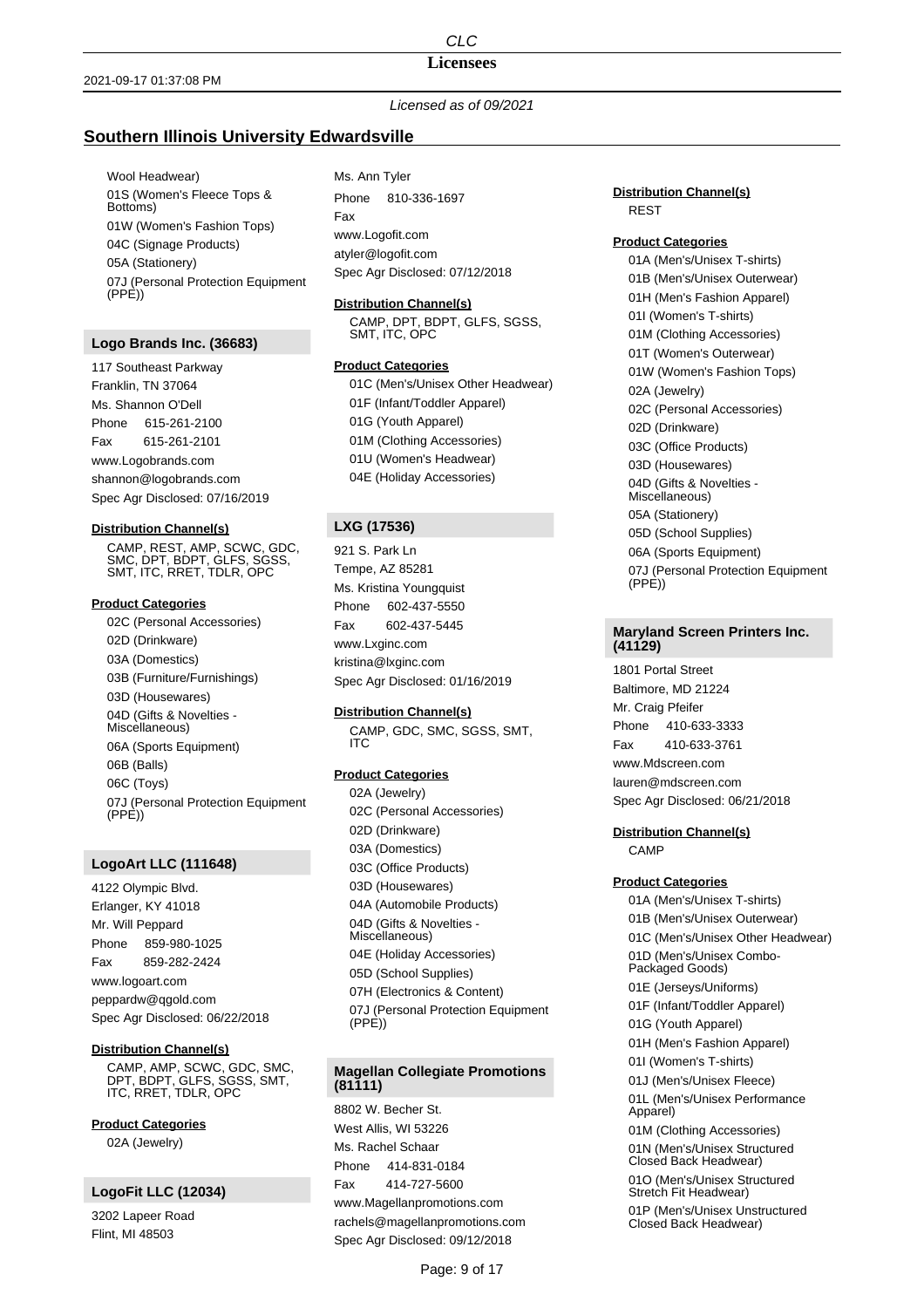# **Licensees**

*Licensed as of 09/2021*

# **Southern Illinois University Edwardsville**

01R (Men's/Unisex Adjustable Non-Wool Headwear) 01S (Women's Fleece Tops & Bottoms) 01W (Women's Fashion Tops) 02C (Personal Accessories) 02D (Drinkware) 03A (Domestics) 03C (Office Products) 04D (Gifts & Novelties - Miscellaneous) 06A (Sports Equipment) 07D (Infant Products) 07E (Footwear) 07H (Electronics & Content) 07J (Personal Protection Equipment (PPE))

## **Memory Company LLC-The (14697)**

25 Downing Drive Phenix City, AL 36869 Mr. Charles Sizemore Phone 888-448-1480 Fax 334-480-0197 www.Memorycompany.com csizemore@memorycompany.com Spec Agr Disclosed: 01/16/2019

## **Distribution Channel(s)**

CAMP, AMP, SCWC, GDC, SMC, DPT, BDPT, GLFS, SGSS, SMT, ITC, RRET, OPC

**Product Categories** 02D (Drinkware)

# **Midwest College Mktg Group (15050)**

145 Cane Creek Industrial Park Rd. Suite 125 Fletcher, NC 28732 Ms. Liberty Fish Phone 800-920-5944 Fax 888-716-4950 www.Mcmgroup.net licensing@mcmgroup.net Spec Agr Disclosed: 04/17/2019

**Distribution Channel(s)**

CAMP, GDC, DPT, SGSS, SMT, ITC, RRET

## **Product Categories**

02A (Jewelry) 02C (Personal Accessories) 02D (Drinkware) 04A (Automobile Products) 04D (Gifts & Novelties - Miscellaneous) 06A (Sports Equipment)

# **MV Sport (11592)**

PO Box 9171 Bay Shore, NY 11706-9171 Ms. Fllen Linz Phone 631-273-8020 Fax 631-761-0257 www.Mvsport.com ellen@wpmv.com Spec Agr Disclosed: 04/10/2019

### **Distribution Channel(s)**

CAMP, DPT, BDPT, SGSS, SMT, ITC, RRET, OPC

## **Product Categories**

01A (Men's/Unisex T-shirts) 01B (Men's/Unisex Outerwear) 01I (Women's T-shirts) 01J (Men's/Unisex Fleece) 01W (Women's Fashion Tops) 01X (Women's Fashion Bottoms) 02C (Personal Accessories) 03A (Domestics) 06A (Sports Equipment) 07J (Personal Protection Equipment (PPE))

# **Neil Enterprises Inc. (11748)**

1000 Woodlands Parkway Vernon Hills, IL 60061 Ms. Ana Botezatu Phone 847-549-7627 Fax 847-549-0349 www.neilvarsityline.com abotezatu@neilvarsityline.com Spec Agr Disclosed: 04/25/2019

## **Distribution Channel(s)**

CAMP, REST, SGSS, SMT, ITC

## **Product Categories**

02A (Jewelry) 02C (Personal Accessories) 02D (Drinkware) 03A (Domestics) 03B (Furniture/Furnishings) 03C (Office Products) 03D (Housewares) 04A (Automobile Products) 04B (Collectibles) 04C (Signage Products) 04D (Gifts & Novelties - Miscellaneous) 04E (Holiday Accessories) 05A (Stationery) 05C (Paper Products) 05D (School Supplies)

05E (Publishing) 06A (Sports Equipment) 06B (Balls) 06C (Toys) 06D (Games) 07C (Health/Beauty) 07D (Infant Products) 07H (Electronics & Content) 07J (Personal Protection Equipment (PPE))

### **Northwest Group, LLC - The (11865)**

1535 W. 139th Street Gardena, CA 90249 Mr. Michael DeMarco Phone 516-945-3484 Fax 516-484-1400 www.Thenorthwest.com michael.demarco@thenorthwest.com Spec Agr Disclosed: 04/15/2019

#### **Distribution Channel(s)**

CAMP, AMP, SCWC, GDC, SMC, DPT, BDPT, GLFS, SGSS, SMT, ITC, RRET, TDLR, OPC

## **Product Categories**

02C (Personal Accessories) 03A (Domestics) 03B (Furniture/Furnishings) 04A (Automobile Products) 04D (Gifts & Novelties - Miscellaneous) 06C (Toys)

## **Ouray Sportswear LLC (44006)**

1201 W. Mansfield Ave Englewood, CO 80110 Ms. Ashley Hays Phone 303-789-4035 Fax 303-789-9923 www.Ouraysportswear.com licensing@ouraysportswear.com Spec Agr Disclosed: 09/20/2018

## **Distribution Channel(s)**

CAMP, DPT, BDPT, GLFS, SGSS, SMT, ITC, OPC

## **Product Categories**

01A (Men's/Unisex T-shirts) 01B (Men's/Unisex Outerwear) 01C (Men's/Unisex Other Headwear) 01H (Men's Fashion Apparel) 01I (Women's T-shirts) 01J (Men's/Unisex Fleece) 01R (Men's/Unisex Adjustable Non-Wool Headwear)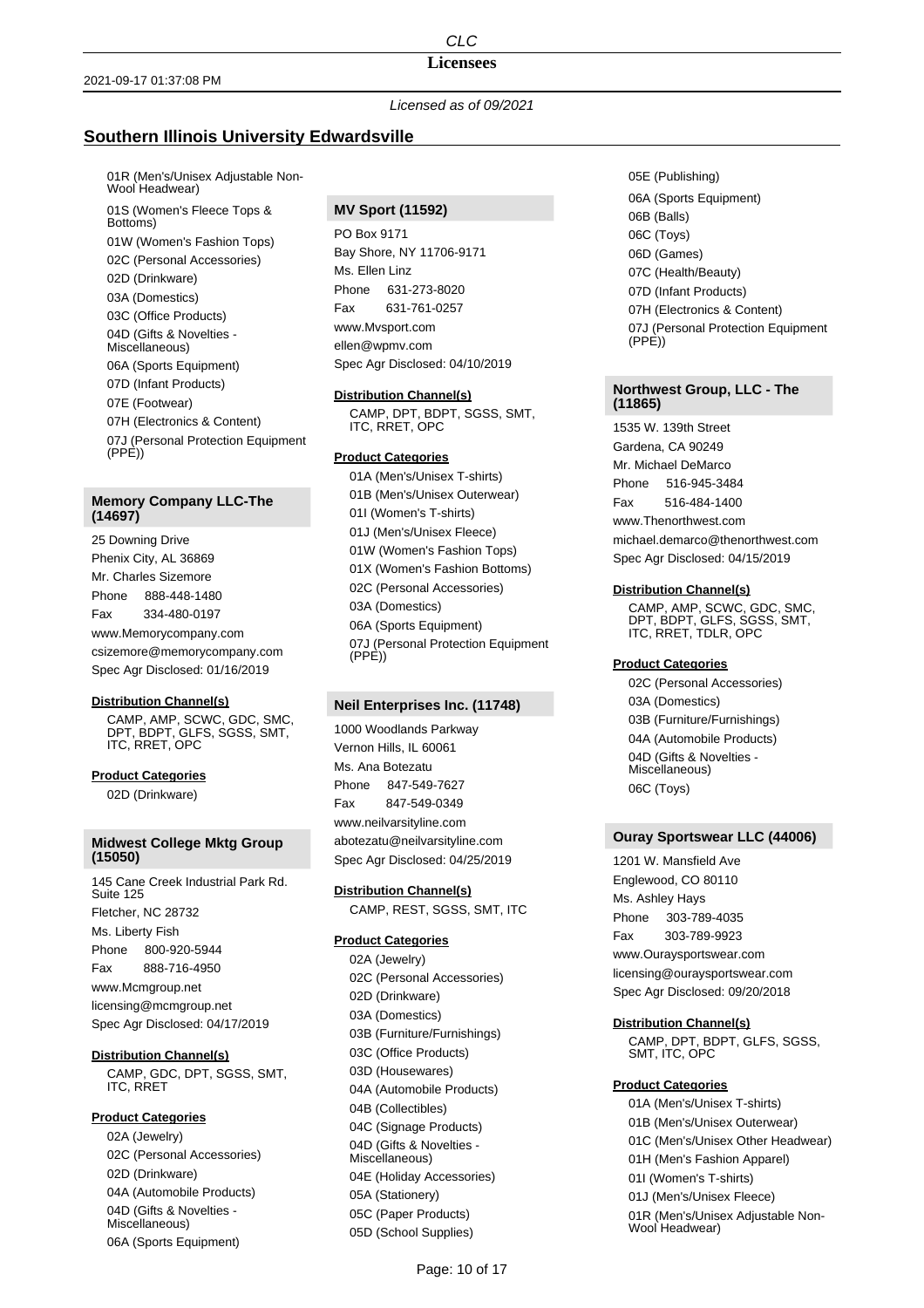#### **Licensees**

*Licensed as of 09/2021*

# **Southern Illinois University Edwardsville**

05A (Stationery) 07J (Personal Protection Equipment  $(PPF)$ 

## **Ping (24374)**

2201 West Desert Cove Phoenix, AZ 85029 Elsa Phone 602-687-5191 Fax 602-687-5028 www.Ping.com licensing@ping.com Spec Agr Disclosed: 01/07/2019

## **Distribution Channel(s)**

REST

## **Product Categories**

06A (Sports Equipment)

### **Public Identity, a division of BAMKO, LLC (52871)**

1218 South Boyle Avenue Los Angeles, CA 90023 Mr. Leland Felsenthal Phone 323-266-1360 Fax 323-266-1010 www.Publicidentity.com licensing@publicidentity.com Spec Agr Disclosed: 10/02/2019

# **Distribution Channel(s)** CAMP, RRET

## **Product Categories**

01A (Men's/Unisex T-shirts) 02C (Personal Accessories) 02D (Drinkware) 03D (Housewares) 05A (Stationery) 05D (School Supplies) 06A (Sports Equipment) 07C (Health/Beauty) 07H (Electronics & Content)

## **R & D Specialty Company Inc. (12628)**

2903 Saturn Street Suite C Brea, CA 92821 Mrs. Connie Boettner Phone 714-985-0270 Fax 714-985-0290 www.Rdspecialty.com cboettner@rdspecialty.com Spec Agr Disclosed: 04/08/2019

#### **Distribution Channel(s)**

CAMP, AMP, SCWC, GDC, SMC, DPT, BDPT, GLFS, SGSS, SMT, ITC, RRET, TDLR, OPC

#### **Product Categories**

01M (Clothing Accessories) 02A (Jewelry) 02C (Personal Accessories) 02D (Drinkware) 03A (Domestics) 03B (Furniture/Furnishings) 03C (Office Products) 03D (Housewares) 04A (Automobile Products) 04B (Collectibles) 04C (Signage Products) 04D (Gifts & Novelties - Miscellaneous) 04E (Holiday Accessories) 05A (Stationery) 05C (Paper Products) 05D (School Supplies) 06A (Sports Equipment) 06B (Balls) 06C (Toys) 06D (Games) 07B (Consumables) 07D (Infant Products) 07E (Footwear) 07H (Electronics & Content) 07J (Personal Protection Equipment  $(PPF)$ 

#### **RB III Associates DBA Teamwork Athletic Apparel (109833)**

2386 Faraday Avenue, Suite 125 Carlsbad, CA 92008 Ms. Brianna Wagner Phone 1-800-345-3482 Fax www.teamworkathletic.com bwagner@foundersportgroup.com 01/16/2019

#### **Distribution Channel(s)**

CAMP, SGSS, ITC, RRET

#### **Product Categories**

01A (Men's/Unisex T-shirts) 01I (Women's T-shirts) 01J (Men's/Unisex Fleece) 01L (Men's/Unisex Performance Apparel) 01S (Women's Fleece Tops & Bottoms) 01V (Women's Jerseys & Performance Apparel) 01Y (Women's Loungewear/Activewear/Misc.) 07J (Personal Protection Equipment (PPE))

### **Russell Athletic by Boxercraft Inc. (120596)**

7131 Discovery Blvd Mableton, GA 30126 Ms. Tonya Kirby Phone 404-355-9994 Fax 678-553-7011

tkirby@boxercraft.com Spec Agr Disclosed: 03/27/2019

#### **Distribution Channel(s)**

CAMP, SGSS, SMT

#### **Product Categories**

01A (Men's/Unisex T-shirts) 01G (Youth Apparel) 01H (Men's Fashion Apparel) 01I (Women's T-shirts) 01J (Men's/Unisex Fleece) 01K (Men's/Unisex Loungewear & Sleepwear) 01S (Women's Fleece Tops & Bottoms) 01T (Women's Outerwear) 01W (Women's Fashion Tops) 01X (Women's Fashion Bottoms) 01Y (Women's Loungewear/Activewear/Misc.) 03A (Domestics)

#### **Schwartzkopf Printing Inc (201790)**

4121 Humbert Road Alton, IL 62002 Monica Phone 618-463-0747 Fax 618-463-0127 www.schwprinting.com mfischer@schwprinting.com

#### **Distribution Channel(s)** REST

# **Product Categories**

01A (Men's/Unisex T-shirts) 01B (Men's/Unisex Outerwear) 01E (Jerseys/Uniforms) 01H (Men's Fashion Apparel) 01I (Women's T-shirts) 01J (Men's/Unisex Fleece) 01L (Men's/Unisex Performance Apparel) 01M (Clothing Accessories) 01S (Women's Fleece Tops & Bottoms) 01T (Women's Outerwear)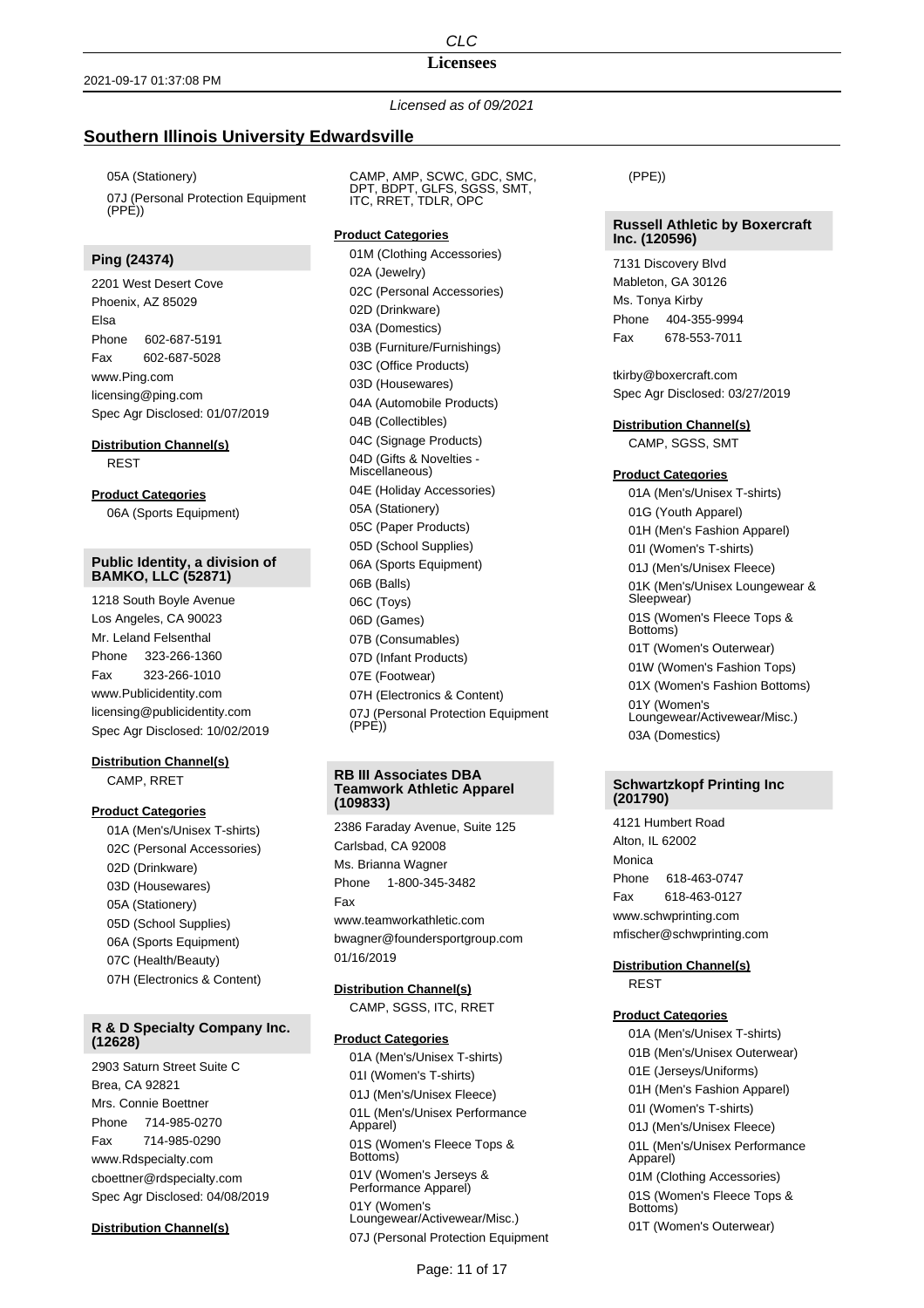## **Licensees**

*Licensed as of 09/2021*

# **Southern Illinois University Edwardsville**

01V (Women's Jerseys & Performance Apparel) 01W (Women's Fashion Tops) 02C (Personal Accessories) 04B (Collectibles) 04C (Signage Products) 04D (Gifts & Novelties - Miscellaneous) 05C (Paper Products) 06B (Balls) 07J (Personal Protection Equipment  $(PP<sub>E</sub>)$ 

## **Scotty Gear Retail Corp dba Desert Cactus (201792)**

1225 Carnegie Street Suite 102 Rolling Meadows, IL 60008 Mr. Joe Stefani Phone 847-385-8897 Fax www.desertcactus.com joe@desertcactus.com

#### **Distribution Channel(s)**

CAMP, REST, AMP, SCWC, GDC, SMC, DPT, BDPT, GLFS, SGSS, SMT, ITC, RRET, TDLR, OPC

## **Product Categories**

01M (Clothing Accessories) 02A (Jewelry) 02C (Personal Accessories) 04A (Automobile Products) 04C (Signage Products) 04D (Gifts & Novelties - Miscellaneous) 05A (Stationery)

### **Sewing Concepts (11819)**

5509 F Street Omaha, NE 68117 Mr. Robert Vandenberg III Phone 402-731-8181 Fax 402-731-9291 www.Scflags.com sewingconcepts@prodigy.net Spec Agr Disclosed: 09/10/2018

**Distribution Channel(s)** CAMP, SCWC, GDC, SMC, DPT, SGSS, SMT, ITC, OPC

## **Product Categories**

03A (Domestics) 04A (Automobile Products) 04C (Signage Products) 04E (Holiday Accessories)

**Shenandoah Framing Inc.**

# **(14150)**

215 Greenhouse Rd. Lexington, VA 24450 Wayne Phone 540-464-3252 Fax 540-463-3252 www.Shenandoahframing.com wayne@shenandoahframing.com Spec Agr Disclosed: 07/10/2019

#### **Distribution Channel(s)**

CAMP, SCWC, GDC, SMC, DPT, BDPT, SGSS, SMT, ITC, RRET, OPC

### **Product Categories**

03C (Office Products)

### **Sideline Apparel by College Concepts (91692)**

3350 Riverwood Pkwy. Suite 850 Atlanta, GA 30339 Ms. Sonya Holmes Phone 770-859-1420 Fax 770-859-1434 www.Collegeconcepts.com sholmes@conceptssport.com

Spec Agr Disclosed: 02/07/2019

## **Distribution Channel(s)**

SCWC, GDC, SMC, DPT, ITC, OPC

## **Product Categories**

01I (Women's T-shirts) 01K (Men's/Unisex Loungewear & Sleepwear) 01W (Women's Fashion Tops) 01X (Women's Fashion Bottoms) 01Y (Women's Loungewear/Activewear/Misc.) 07J (Personal Protection Equipment  $(PPE)$ 

#### **Signature Announcements Inc. (27807)**

10855 US 19 N -- Suite C Clearwater, FL 33764 Mr. David Freeman Phone 727-489-2070 Fax 888-830-8310 www.signaturea.com licensing@signaturea.com Spec Agr Disclosed: 06/28/2018

## **Distribution Channel(s)** CAMP, RRET

# **Product Categories**

02B (Class Rings) 03C (Office Products) 05A (Stationery) 05D (School Supplies)

## **Silkworm Inc. (IL) (12781)**

PO Box 340 Murphysboro, IL 62966 Mr. Shaad Schubert Phone 618-687-4077 Fax 618-684-4515 www.Silkworm.com shaadws@silkwormink.com Spec Agr Disclosed: 03/29/2019

### **Distribution Channel(s)**

CAMP, DPT, BDPT, SGSS, SMT, ITC, RRET, OPC

#### **Product Categories**

01A (Men's/Unisex T-shirts) 02C (Personal Accessories) 03C (Office Products) 04B (Collectibles) 04D (Gifts & Novelties - Miscellaneous)

## **SJB Promotions (26587)**

162 E. Chestnut Street Mason City, IL 62664 Ms. Jill Douglas Phone 217-482-9000 Fax 217-482-9002 www.Sjbpromotions.com sjb@sjbpromotions.com Spec Agr Disclosed: 03/27/2019

**Distribution Channel(s)** REST

#### **Product Categories**

03C (Office Products) 03D (Housewares)

#### **South By Sea (110987)**

2727 Commerce Way Philadelphia, PA 19154 Mrs. Victoria Caceres Phone 888-855-7960 Fax 888-261-5353 www.Southbysea.com licensing@southbysea.com Spec Agr Disclosed: 07/16/2018

## **Distribution Channel(s)**

CAMP, REST

**Product Categories** 01A (Men's/Unisex T-shirts)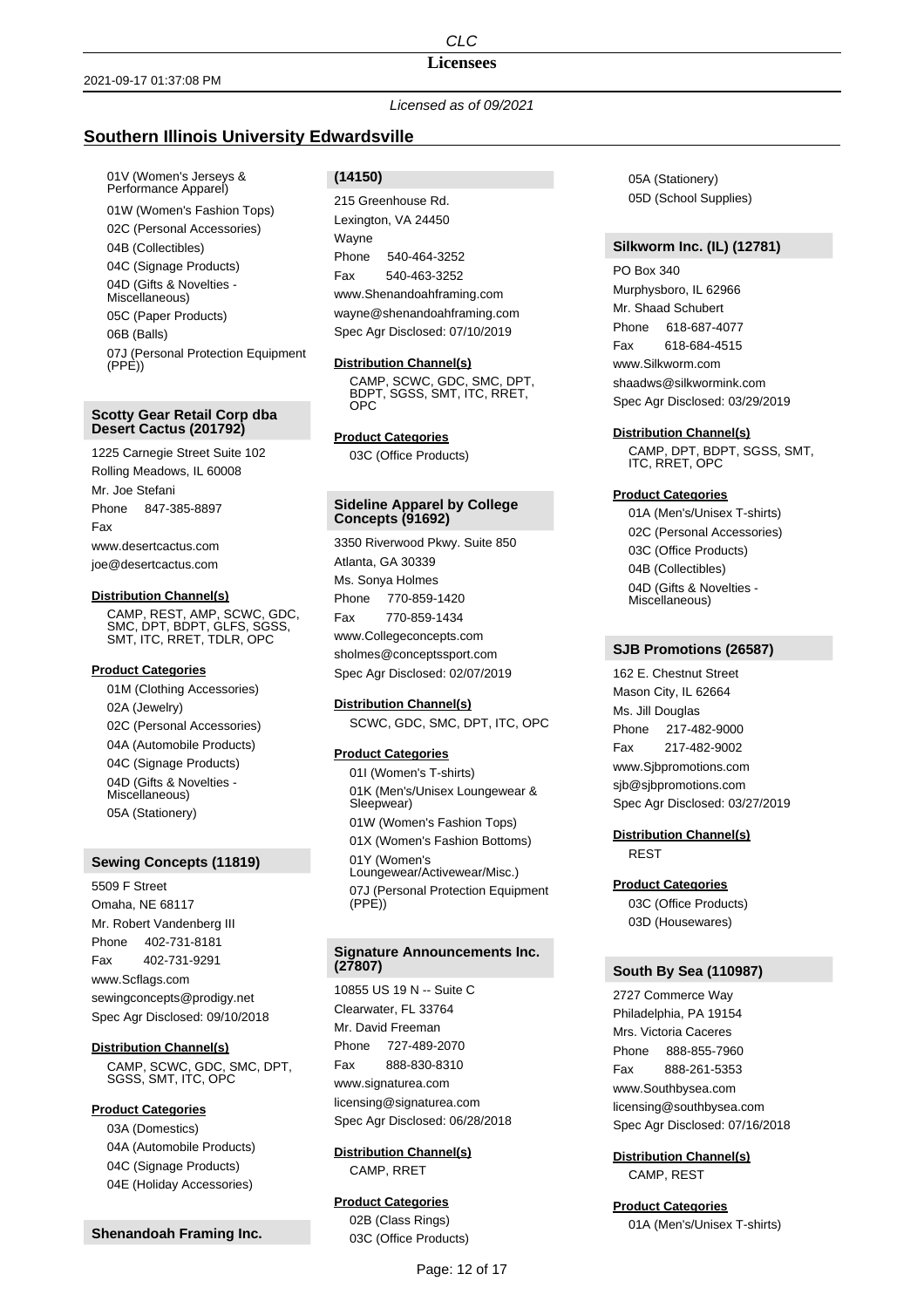# **Licensees**

*Licensed as of 09/2021*

# **Southern Illinois University Edwardsville**

01B (Men's/Unisex Outerwear) 01C (Men's/Unisex Other Headwear) 01D (Men's/Unisex Combo-Packaged Goods) 01E (Jerseys/Uniforms) 01F (Infant/Toddler Apparel) 01G (Youth Apparel) 01H (Men's Fashion Apparel) 01I (Women's T-shirts) 01J (Men's/Unisex Fleece) 01K (Men's/Unisex Loungewear & Sleepwear) 01L (Men's/Unisex Performance Apparel) 01M (Clothing Accessories) 01N (Men's/Unisex Structured Closed Back Headwear) 01O (Men's/Unisex Structured Stretch Fit Headwear) 01P (Men's/Unisex Unstructured Closed Back Headwear) 01Q (Men's/Unisex Adjustable Wool Blend Headwear) 01R (Men's/Unisex Adjustable Non-Wool Headwear) 01S (Women's Fleece Tops & Bottoms) 01T (Women's Outerwear) 01U (Women's Headwear) 01V (Women's Jerseys & Performance Apparel) 01W (Women's Fashion Tops) 01X (Women's Fashion Bottoms) 01Y (Women's Loungewear/Activewear/Misc.) 02A (Jewelry) 02B (Class Rings) 02C (Personal Accessories) 02D (Drinkware) 03A (Domestics) 03B (Furniture/Furnishings) 03C (Office Products) 03D (Housewares) 04A (Automobile Products) 04B (Collectibles) 04C (Signage Products) 04D (Gifts & Novelties - Miscellaneous) 04E (Holiday Accessories) 05A (Stationery) 05B (Checks) 05C (Paper Products) 05D (School Supplies) 05E (Publishing) 06A (Sports Equipment) 06B (Balls) 06C (Toys) 06D (Games) 07B (Consumables) 07C (Health/Beauty) 07D (Infant Products) 07E (Footwear)

07H (Electronics & Content)

# **Spirit Products Ltd./MA (12289)**

55 Chase Street Methuen, MA 01844 Ms. Manon Camacho Phone 978-372-2022 Fax 978-372-5399 www.Spiritproducts.com mcamacho@spiritproducts.com Spec Agr Disclosed: 03/11/2019

**Distribution Channel(s)** CAMP, SGSS, SMT, ITC, RRET

#### **Product Categories**

02A (Jewelry) 02C (Personal Accessories) 02D (Drinkware) 03A (Domestics) 03B (Furniture/Furnishings) 03C (Office Products) 04A (Automobile Products) 04B (Collectibles) 04C (Signage Products) 04D (Gifts & Novelties - Miscellaneous) 04E (Holiday Accessories) 05A (Stationery) 05C (Paper Products) 05D (School Supplies) 05E (Publishing) 06B (Balls) 06C (Toys) 06D (Games) 07B (Consumables) 07C (Health/Beauty) 07D (Infant Products) 07E (Footwear) 07H (Electronics & Content) 07J (Personal Protection Equipment  $(PPF)$ 

## **Storm Duds Raingear (12007)**

100 Frank Mossberg Drive Attleboro, MA 02703 Mr. Terry Sanger Phone 508-222-0155 Fax 508-222-0139 www.Stormduds.com licensing@stormduds.com Spec Agr Disclosed: 06/26/2019

#### **Distribution Channel(s)**

CAMP, SCWC, GDC, SMC, DPT, GLFS, SGSS, SMT, ITC, RRET

## **Product Categories**

02C (Personal Accessories) 03A (Domestics)

## **Strand Art Company (11615)**

4700 E Hunter Anaheim, CA 92807 Ms. Vicky Strand Phone 714-777-0444 Fax 714-970-8890 www.Strandart.com wickie01@aol.com Spec Agr Disclosed: 01/16/2020

#### **Distribution Channel(s)**

CAMP, AMP, SCWC, GDC, SMC, DPT, BDPT, SGSS, SMT, ITC, RRET, OPC

#### **Product Categories**

04A (Automobile Products)

## **Team Beans LLC (35316)**

2301 Cottontail Ln Somerset, NJ 08873 Mr. Matthew Katz Phone (848) 260-4315 Fax (848) 260-4301 www.FOCO.com mkatz@foco.com Spec Agr Disclosed: 07/18/2019

#### **Distribution Channel(s)**

CAMP, SCWC, GDC, SMC, DPT, BDPT, GLFS, SGSS, SMT, ITC, RRET, OPC

#### **Product Categories**

01C (Men's/Unisex Other Headwear) 01H (Men's Fashion Apparel) 01M (Clothing Accessories) 01T (Women's Outerwear) 01W (Women's Fashion Tops) 01X (Women's Fashion Bottoms) 02A (Jewelry) 02C (Personal Accessories) 03A (Domestics) 03B (Furniture/Furnishings) 03D (Housewares) 04B (Collectibles) 04D (Gifts & Novelties - Miscellaneous) 04E (Holiday Accessories) 05A (Stationery) 06A (Sports Equipment) 06C (Toys) 06D (Games) 07E (Footwear) 07H (Electronics & Content)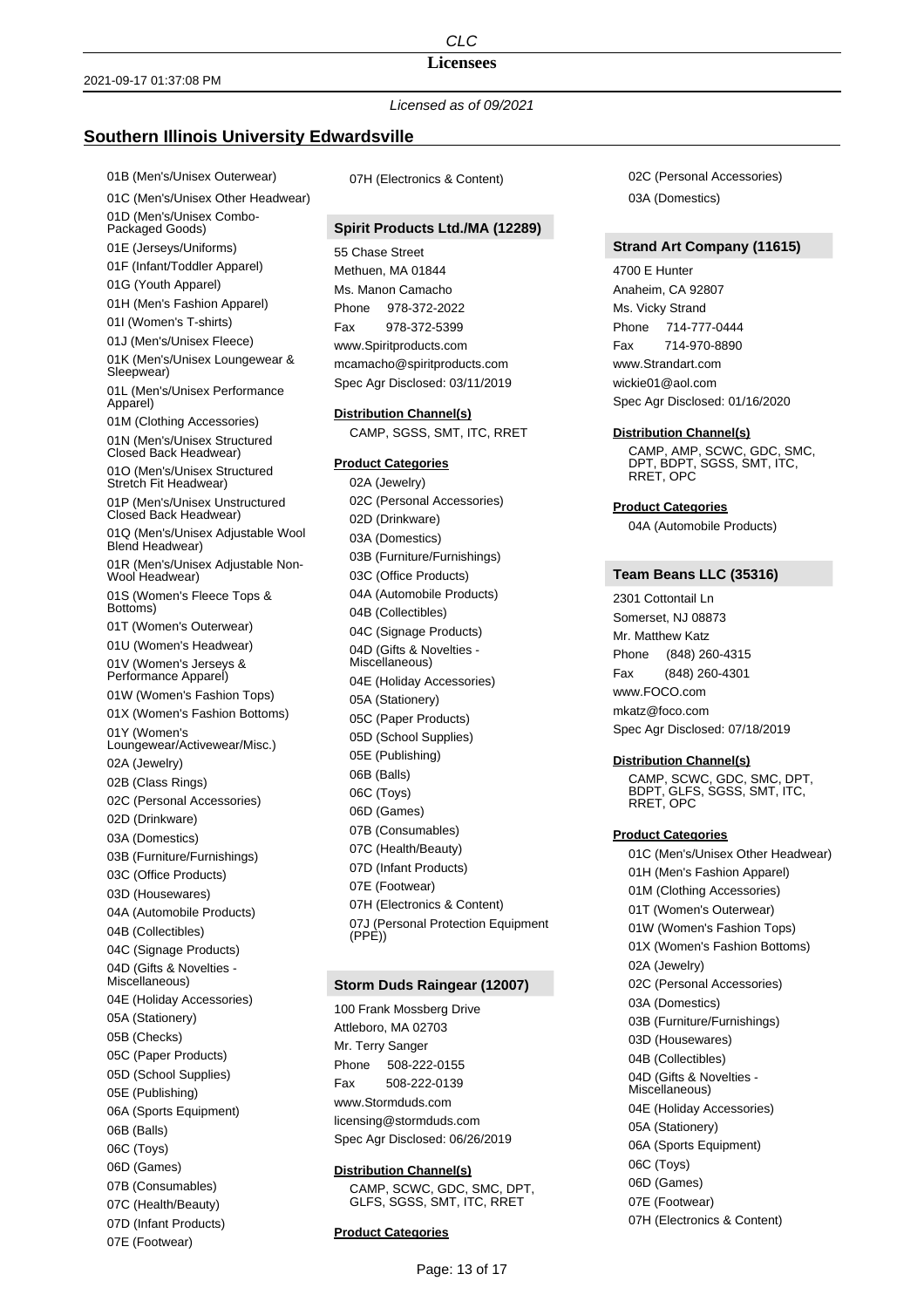## **Licensees**

*Licensed as of 09/2021*

# **Southern Illinois University Edwardsville**

07J (Personal Protection Equipment (PPE))

# **Tervis Tumbler Company (12233)**

201 Triple Diamond Blvd. North Venice, FL 34275 Ms. Kelly Campbell Phone 941-216-2632 Fax www.Tervis.com kcampbell@tervis.com Spec Agr Disclosed: 07/10/2018

#### **Distribution Channel(s)**

CAMP, SCWC, GDC, SMC, DPT, BDPT, GLFS, SGSS, SMT, ITC, RRET, OPC

## **Product Categories**

02D (Drinkware) 03D (Housewares) 05E (Publishing) 07D (Infant Products)

## **To The Game LLC (11499)**

16 Downing Drive Phenix City, AL 36869 Ms. Keeli Floyd Phone 334-291-5151 Fax 334-448-2313 www.2thegame.com keeli.floyd@2thegame.com Spec Agr Disclosed: 05/23/2018

#### **Distribution Channel(s)**

CAMP, REST, AMP, SCWC, GDC, SMC, DPT, BDPT, GLFS, SGSS, SMT, ITC, RRET, TDLR, OPC

#### **Product Categories**

01O (Men's/Unisex Structured Stretch Fit Headwear) 01R (Men's/Unisex Adjustable Non-Wool Headwear) 04D (Gifts & Novelties - Miscellaneous)

#### **Tokyodachi by Lakeshirts Inc. dba Blue 84 (253182)**

750 Randolph Rd Detroit Lakes, MN 56501 Mr. Matt Boeke Phone 218-846-3065 Fax 218-209-4072

matt.boeke@blue84.com Spec Agr Disclosed: 04/26/2019

#### **Distribution Channel(s)**

CAMP, AMP, SCWC, GDC, SMC, DPT, BDPT, GLFS, SGSS, SMT, ITC, RRET, TDLR, OPC

### **Product Categories**

01A (Men's/Unisex T-shirts) 01F (Infant/Toddler Apparel) 01G (Youth Apparel) 01I (Women's T-shirts) 01J (Men's/Unisex Fleece) 01S (Women's Fleece Tops & Bottoms) 02A (Jewelry) 02C (Personal Accessories) 02D (Drinkware) 04C (Signage Products) 04D (Gifts & Novelties - Miscellaneous) 05A (Stationery) 05E (Publishing) 06A (Sports Equipment) 06C (Toys) 07J (Personal Protection Equipment  $(PPE)$ 

# **Tokyodachi by Zephyr Graf-X (121173)**

5443 Earhart Rd Loveland, CO 80538 Ms. Tiffany Swenson Phone 888-282-0994 Fax www.Zhats.com tswenson@zhats.com Spec Agr Disclosed: 11/01/2018

#### **Distribution Channel(s)**

CAMP, GDC, SMC, DPT, BDPT, SGSS, SMT, ITC, RRET, OPC

### **Product Categories**

01C (Men's/Unisex Other Headwear) 01F (Infant/Toddler Apparel) 01G (Youth Apparel) 01M (Clothing Accessories) 01N (Men's/Unisex Structured Closed Back Headwear) 01O (Men's/Unisex Structured Stretch Fit Headwear) 01P (Men's/Unisex Unstructured Closed Back Headwear) 01Q (Men's/Unisex Adjustable Wool Blend Headwear) 01R (Men's/Unisex Adjustable Non-Wool Headwear) 01U (Women's Headwear) 02A (Jewelry) 05E (Publishing) 06C (Toys)

# **Top Of The World by Fanatics,**

2801 Technology Place Norman, OK 73071 Ms. Marie Landry Phone 405-360-9856 Fax 405-360-0373 www.Towcaps.com mlandry@fanatics.com Spec Agr Disclosed: 03/26/2019

### **Distribution Channel(s)**

CAMP, AMP, SCWC, GDC, SMC, DPT, BDPT, GLFS, SGSS, SMT, ITC, RRET, TDLR, OPC

## **Product Categories**

01A (Men's/Unisex T-shirts) 01B (Men's/Unisex Outerwear) 01C (Men's/Unisex Other Headwear) 01D (Men's/Unisex Combo-Packaged Goods) 01F (Infant/Toddler Apparel) 01G (Youth Apparel) 01H (Men's Fashion Apparel) 01I (Women's T-shirts) 01J (Men's/Unisex Fleece) 01M (Clothing Accessories) 01N (Men's/Unisex Structured Closed Back Headwear) 01O (Men's/Unisex Structured Stretch Fit Headwear) 01Q (Men's/Unisex Adjustable Wool Blend Headwear) 01R (Men's/Unisex Adjustable Non-Wool Headwear) 01S (Women's Fleece Tops & Bottoms) 01T (Women's Outerwear) 01U (Women's Headwear) 01W (Women's Fashion Tops) 01X (Women's Fashion Bottoms) 01Y (Women's Loungewear/Activewear/Misc.)

## **Trevco Inc. (13036)**

32450 N Avis Drive Madison Heights, MI 48071 Ms. Samantha Tonn Phone 248-526-1400 Fax 248-526-1435 www.Trevcoinc.com stonn@trevcoinc.com 01/22/2020

**Distribution Channel(s)** ITC

## **Product Categories**

01A (Men's/Unisex T-shirts) 01F (Infant/Toddler Apparel) 01G (Youth Apparel)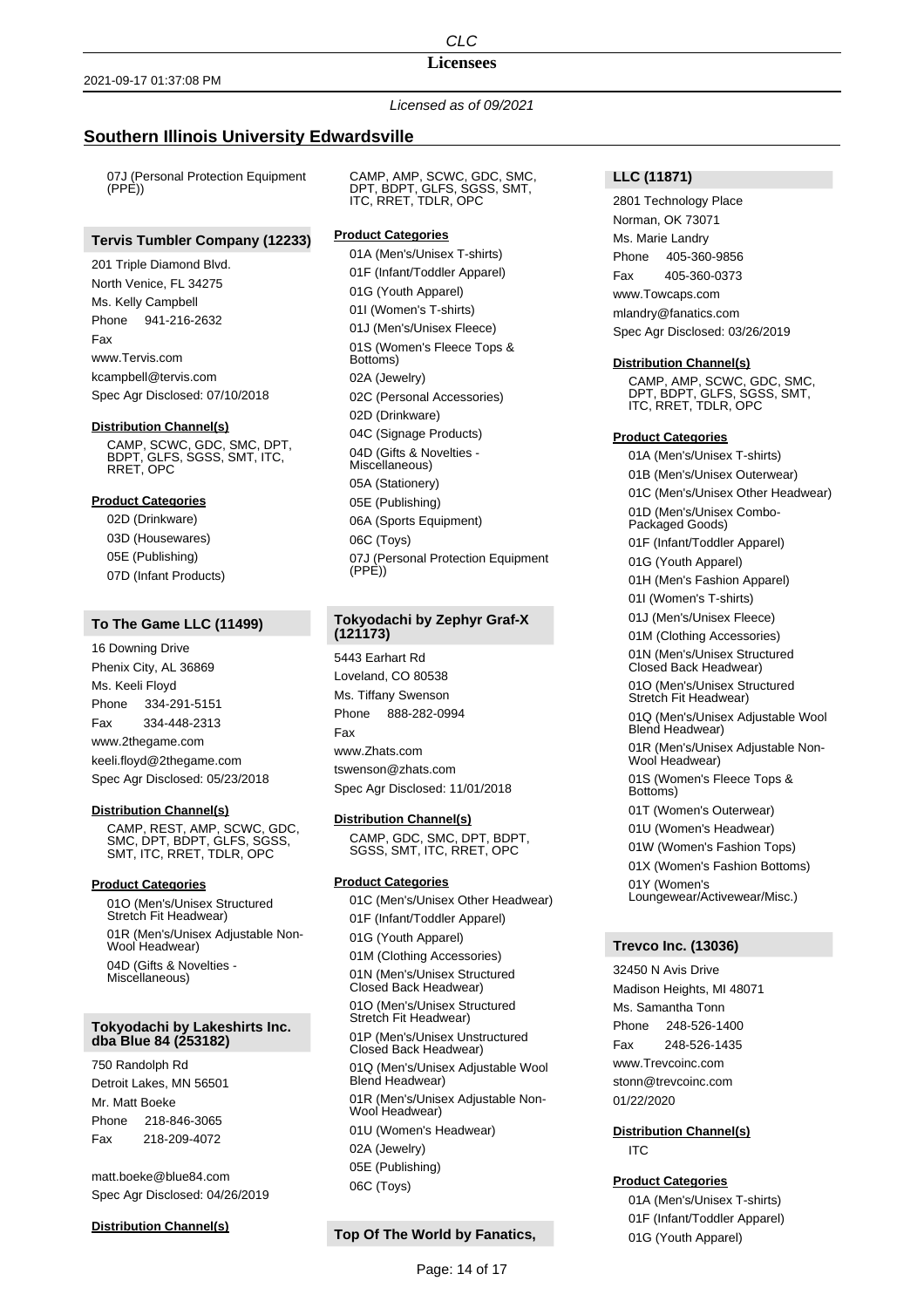#### **Licensees**

## *Licensed as of 09/2021*

## **Southern Illinois University Edwardsville**

01I (Women's T-shirts) 01J (Men's/Unisex Fleece) 02A (Jewelry) 02D (Drinkware) 03A (Domestics) 03D (Housewares) 04A (Automobile Products) 04C (Signage Products) 04D (Gifts & Novelties - Miscellaneous) 04E (Holiday Accessories) 05A (Stationery) 05C (Paper Products) 07H (Electronics & Content)

## **Twin City Knitting Co. Inc. (79910)**

PO Box 1179 Conover, NC 28613-1179 Ms. Natalie Shook Phone 828-464-4830 Fax 828-464-8072 www.tcksports.com nshook@tcksports.com Spec Agr Disclosed: 04/05/2019

### **Distribution Channel(s)**

CAMP, SCWC, SGSS, SMT, ITC, RRET, OPC

**Product Categories** 01M (Clothing Accessories)

## **University Blanket & Flag Corp (12511)**

1111 Orange Ave. Suite C Coronado, CA 92118-3432 Mr. Bradley Gerbel Phone 619-435-4100 Fax 619-437-0226 www.Ubflag.com bgerbel@ubflag.com Spec Agr Disclosed: 10/12/2018

### **Distribution Channel(s)**

CAMP, REST, SMC, SGSS, SMT, ITC, RRET

## **Product Categories**

03A (Domestics) 04A (Automobile Products) 04C (Signage Products)

# **University Frames (CA) (20385)**

3060 E. Miraloma Avenue Anaheim, CA 92806-1810 Mr. Tony Winn Phone 800-711-1977

Fax 714-575-5175 www.Universityframes.com licensing@universityframes.com Spec Agr Disclosed: 01/09/2019

**Distribution Channel(s)**

CAMP, SCWC, SGSS, SMT, ITC, RRET, OPC

# **Product Categories**

03C (Office Products)

#### **University Tees Inc. (69409)**

13000 Athens Ave. Sutie 210 Lakewood, OH 44107 Mr. Steve Kowalski Phone 440-666-4281 Fax 877-571-4593 www.Universitytees.com skowalski@utees.com

Spec Agr Disclosed: 10/01/2018

#### **Distribution Channel(s)**

CAMP, REST, AMP, SCWC, GDC, SMC, DPT, BDPT, GLFS, SGSS, SMT, ITC, RRET, TDLR, OPC

### **Product Categories**

01A (Men's/Unisex T-shirts) 01B (Men's/Unisex Outerwear) 01C (Men's/Unisex Other Headwear) 01D (Men's/Unisex Combo-Packaged Goods) 01E (Jerseys/Uniforms) 01F (Infant/Toddler Apparel) 01G (Youth Apparel) 01H (Men's Fashion Apparel) 01I (Women's T-shirts) 01J (Men's/Unisex Fleece) 01K (Men's/Unisex Loungewear & Sleepwear) 01L (Men's/Unisex Performance Apparel) 01M (Clothing Accessories) 01N (Men's/Unisex Structured Closed Back Headwear) 01O (Men's/Unisex Structured Stretch Fit Headwear) 01P (Men's/Unisex Unstructured Closed Back Headwear) 01Q (Men's/Unisex Adjustable Wool Blend Headwear) 01R (Men's/Unisex Adjustable Non-Wool Headwear) 01S (Women's Fleece Tops & Bottoms) 01T (Women's Outerwear) 01U (Women's Headwear) 01V (Women's Jerseys & Performance Apparel) 01W (Women's Fashion Tops) 01X (Women's Fashion Bottoms)

01Y (Women's Loungewear/Activewear/Misc.) 02A (Jewelry) 02C (Personal Accessories) 02D (Drinkware) 03A (Domestics) 03B (Furniture/Furnishings) 03C (Office Products) 03D (Housewares) 04A (Automobile Products) 04B (Collectibles) 04C (Signage Products) 04D (Gifts & Novelties - Miscellaneous) 04E (Holiday Accessories) 05A (Stationery) 05C (Paper Products) 05D (School Supplies) 05E (Publishing) 06A (Sports Equipment) 06B (Balls) 06C (Toys) 06D (Games) 07C (Health/Beauty) 07D (Infant Products) 07E (Footwear) 07H (Electronics & Content) 07J (Personal Protection Equipment (PPE))

## **Vantage Custom Classics (15168)**

100 Vantage Drive Avenel, NJ 07001 Ms. Marie Augustyn Phone 732-340-3000 Fax 732-340-5850 www.Vantageapparel.com mariea@vantageapparel.com Spec Agr Disclosed: 04/09/2019

#### **Distribution Channel(s)**

CAMP, AMP, SCWC, GDC, SMC, DPT, BDPT, GLFS, SGSS, SMT, ITC, RRET, TDLR, OPC

#### **Product Categories**

01B (Men's/Unisex Outerwear) 01H (Men's Fashion Apparel) 01L (Men's/Unisex Performance Apparel) 01V (Women's Jerseys & Performance Apparel) 03A (Domestics) 07J (Personal Protection Equipment  $(PPE)$ 

# **Varsity Brands Inc. (58460)**

6745 Lenox Center Ct. Suite 300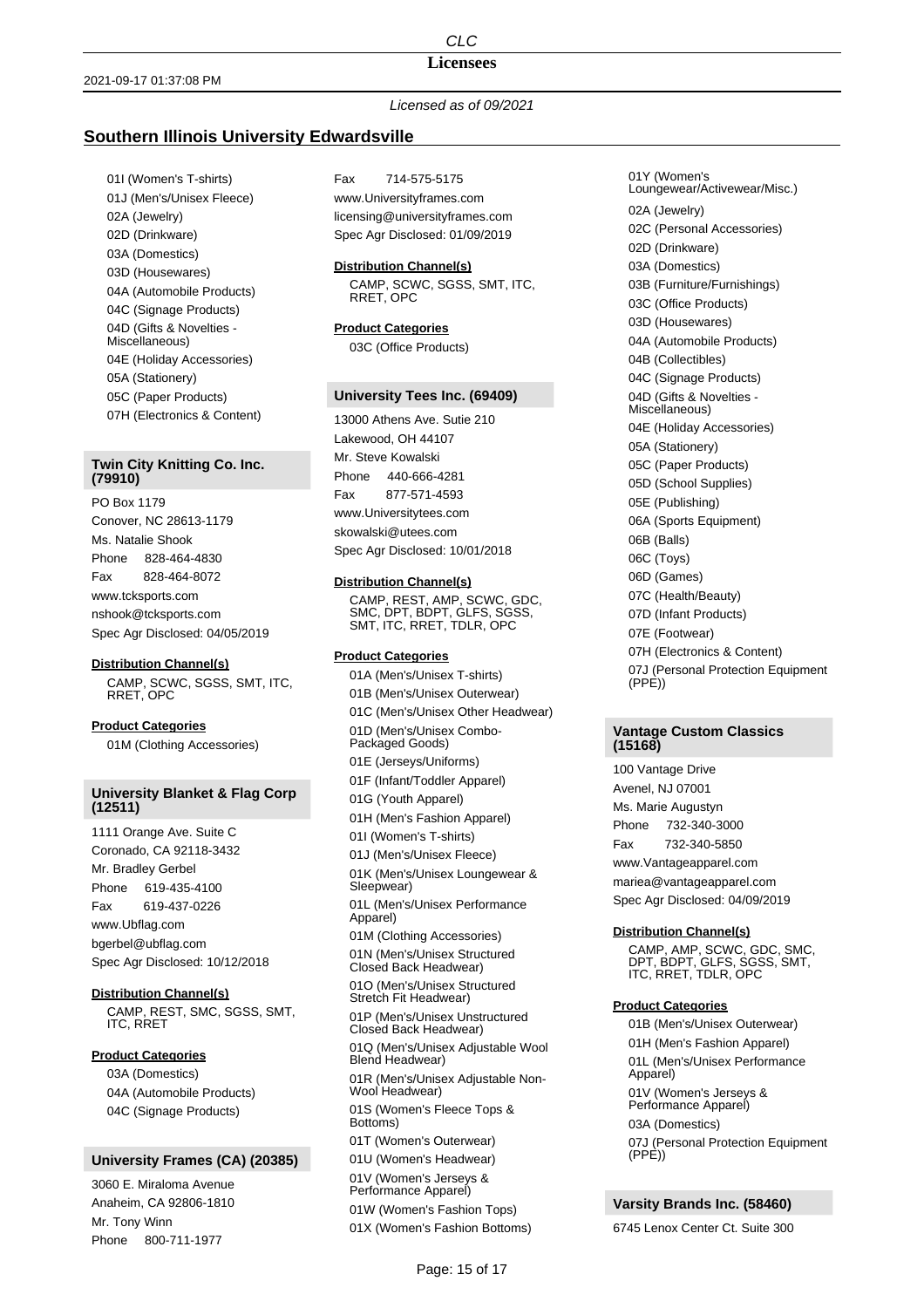## **Licensees**

# *Licensed as of 09/2021*

# **Southern Illinois University Edwardsville**

#### Memphis, TN 38115

Mr. Jimmy Hammett Phone 800.533.8022 Fax 800-218-0818 www.Varsity.com collegiatelicensing@varsity.com Spec Agr Disclosed: 07/09/2019

## **Distribution Channel(s)**

CAMP, REST, AMP, SCWC, GDC, SMC, DPT, BDPT, GLFS, SGSS, SMT, ITC, RRET, TDLR, OPC

**Product Categories**

01E (Jerseys/Uniforms)

## **Victory Tailgate (89653)**

2437 E Landstreet Rd Orlando, FL 32824 Ms. Susan Galbraith Phone 928-287-4919 Fax 407-358-5081 www.VictoryTailgate.com sgalbraith@victorytailgate.com Spec Agr Disclosed: 04/04/2019

#### **Distribution Channel(s)**

CAMP, AMP, SCWC, GDC, SMC, DPT, BDPT, GLFS, SGSS, SMT, ITC, RRET, TDLR, OPC

#### **Product Categories**

03A (Domestics) 03B (Furniture/Furnishings) 04A (Automobile Products) 06A (Sports Equipment) 06D (Games)

#### **Vive La Fete Inc. (69254)**

7175 SW 47th Street #205 Miami, FL 33155 Ms. Ana Rodriquez Phone 786-264-1206 Fax 305-513-5211 www.Vivelafete.com arodriguez@vivelafete.com Spec Agr Disclosed: 03/21/2019

#### **Distribution Channel(s)**

CAMP, REST, AMP, SCWC, GDC, SMC, DPT, BDPT, GLFS, SGSS, SMT, ITC, RRET, TDLR, OPC

## **Product Categories**

01F (Infant/Toddler Apparel) 01G (Youth Apparel) 01M (Clothing Accessories) 01W (Women's Fashion Tops) 01X (Women's Fashion Bottoms) 01Y (Women's Loungewear/Activewear/Misc.) 02C (Personal Accessories) 03A (Domestics) 07D (Infant Products) 07J (Personal Protection Equipment  $(PPE)$ 

### **W Republic (113539)**

2121 S. Wilmington Ave. Compton, CA 90220 Ms. Felicia Guardado Phone 310-608-2620 Fax 310-608-3648 www.wrepublicapparel.com feliciag@wrepublicapparel.com 01/07/2019

#### **Distribution Channel(s)**

CAMP, AMP, SCWC, GDC, SMC, DPT, BDPT, SGSS, SMT, ITC, RRET, OPC

## **Product Categories**

01A (Men's/Unisex T-shirts) 01C (Men's/Unisex Other Headwear) 01I (Women's T-shirts) 01J (Men's/Unisex Fleece) 01N (Men's/Unisex Structured Closed Back Headwear) 01P (Men's/Unisex Unstructured Closed Back Headwear) 01R (Men's/Unisex Adjustable Non-Wool Headwear) 01W (Women's Fashion Tops) 07J (Personal Protection Equipment  $(PPE)$ 

# **Wincraft Inc. (11514)**

PO Box 888 Winona, MN 55987 Ms. Cris Fakler

Phone 507-454-5510 Fax 507-453-6870

www.Wincraft.com

cfakler@wincraft.com

Spec Agr Disclosed: 05/01/2019

#### **Distribution Channel(s)**

CAMP, AMP, SCWC, GDC, SMC, DPT, BDPT, GLFS, SGSS, SMT, ITC, RRET, TDLR, OPC

## **Product Categories**

02A (Jewelry) 02C (Personal Accessories) 02D (Drinkware) 03A (Domestics) 03B (Furniture/Furnishings) 03C (Office Products)

03D (Housewares) 04A (Automobile Products) 04B (Collectibles) 04C (Signage Products) 04D (Gifts & Novelties - Miscellaneous) 04E (Holiday Accessories) 05A (Stationery) 05B (Checks) 05C (Paper Products) 05D (School Supplies) 05E (Publishing) 06A (Sports Equipment) 06B (Balls) 06C (Toys) 06D (Games) 07B (Consumables) 07C (Health/Beauty) 07D (Infant Products) 07E (Footwear) 07H (Electronics & Content) 07J (Personal Protection Equipment (PPE))

#### **Winning Streak Inc (202228)**

2346 Mascoutah Ave Belleville, IL 62220 Ms. Larissa Saale Phone 888-570-6194 Fax www.winning-streak.com lsaale@winning-streak.com

**Distribution Channel(s)** REST

## **Product Categories**

01E (Jerseys/Uniforms) 02C (Personal Accessories) 06A (Sports Equipment)

### **Zazzle Inc. (56921)**

50 Woodside Plaza #231 Redwood City, CA 94061 Ms. Heather Bliss Phone (559) 392-4848 Fax 650-872-7000 www.Zazzle.com Heather.bliss@zazzle.com Spec Agr Disclosed: 12/02/2018

### **Distribution Channel(s)**

CAMP, SCWC, SMC, SGSS, SMT, ITC, RRET

#### **Product Categories**

01A (Men's/Unisex T-shirts)